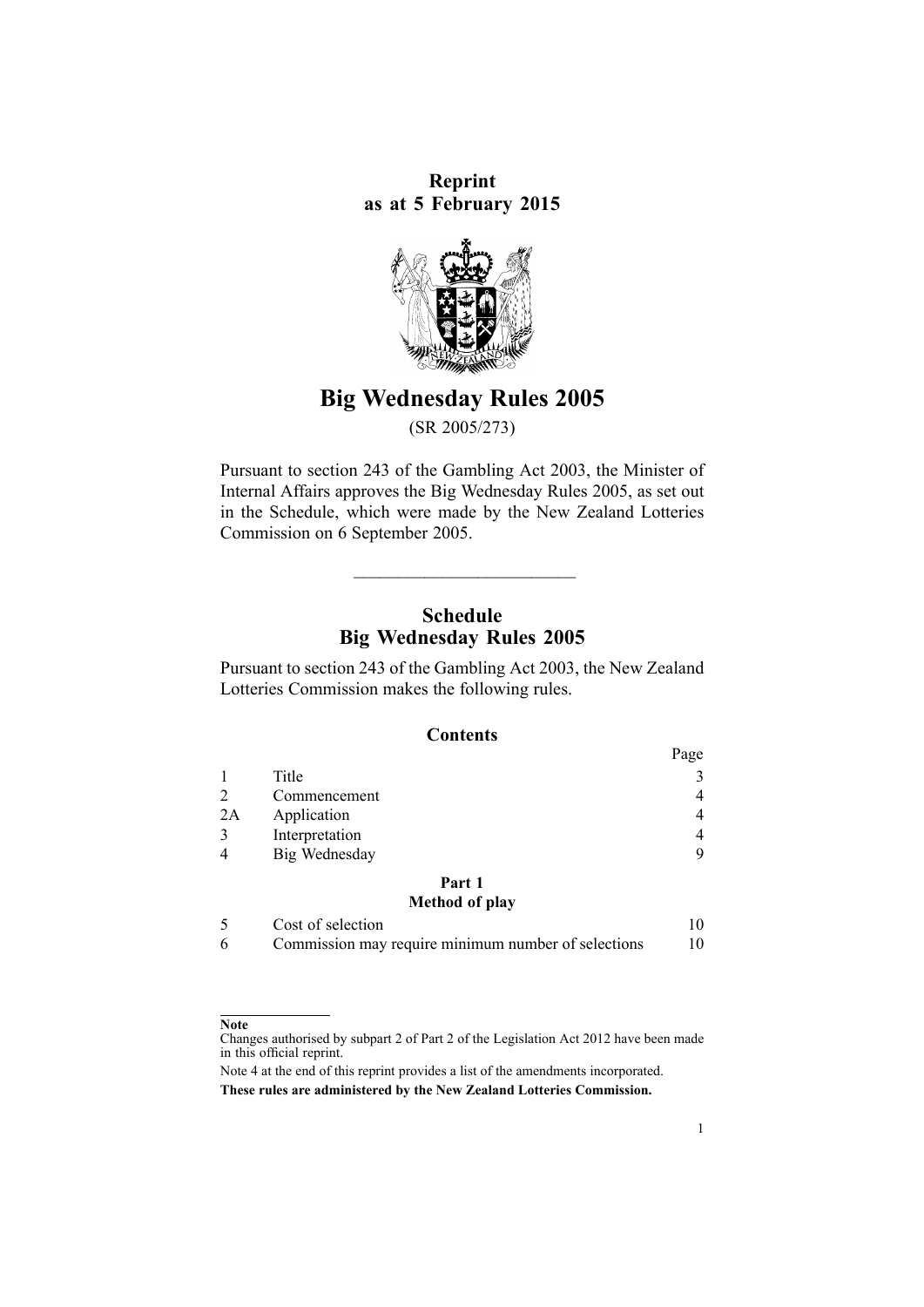|     | <b>Big Wednesday Rules 2005</b>                                                       | Reprinted as at<br>5 February 2015 |
|-----|---------------------------------------------------------------------------------------|------------------------------------|
|     |                                                                                       |                                    |
|     | <b>Selections</b>                                                                     |                                    |
| 7   | Making selections                                                                     | 10                                 |
| 7A  | General selection requirements for tickets purchased<br>electronically [Revoked]      | 11                                 |
| 8   | Requirements for marking coupon by hand                                               | 11                                 |
| 9   | Combo selection [Revoked]                                                             | 12                                 |
| 10  | Dip selection [Revoked]                                                               | 12                                 |
| 11  | Player may select cover option for each numbers<br>selection [Revoked]                | 12                                 |
|     | General provisions                                                                    |                                    |
| 11A | Application of rules 12 to 18                                                         | 12                                 |
| 12  | Entry into game                                                                       | 12                                 |
| 13  | Cancellation of ticket                                                                | 13                                 |
| 14  | Player responsibility                                                                 | 13                                 |
| 15  | Advance selections                                                                    | 14                                 |
| 16  | Multi-draw selections                                                                 | 14                                 |
| 17  | Selection by post or other delivery service [Revoked]                                 | 14                                 |
| 18  | Players agents                                                                        | 15                                 |
|     | Part 2                                                                                |                                    |
|     | Drawings and prize divisions                                                          |                                    |
| 19  | Procedure for drawings                                                                | 16                                 |
| 20  | Selection of winning numbers and winning letter                                       | 16                                 |
| 21  | Amount of prize pool for game                                                         | 16                                 |
| 22  | Prize divisions and allocation of prize pool                                          | 16                                 |
|     | Jackpots for division 1 and division 2                                                |                                    |
| 23  | General provisions relating to jackpots                                               | 18                                 |
| 24  | Jackpots for division 1 prize pool                                                    | 19                                 |
| 25  | Jackpots for division 2 prize pool                                                    | 19                                 |
| 26  | Reallocation of prize pool if no winning selection on<br>specified Big Wednesday date | 20                                 |
|     | Prize allocation: Division 1                                                          |                                    |
| 27  | One winning selection in division 1                                                   | 20                                 |
| 28  | Two or more winning selections in division 1                                          | 20                                 |
|     |                                                                                       |                                    |
|     | Prize allocation: Other divisions                                                     |                                    |
| 29  | More than 1 winning selection in other prize divisions                                | 20                                 |
| 30  | Reallocation of prize pool if no winning selection in<br>divisions below division 2   | 21                                 |
| 31  | No more than 1 prize for each winning selection                                       | 21                                 |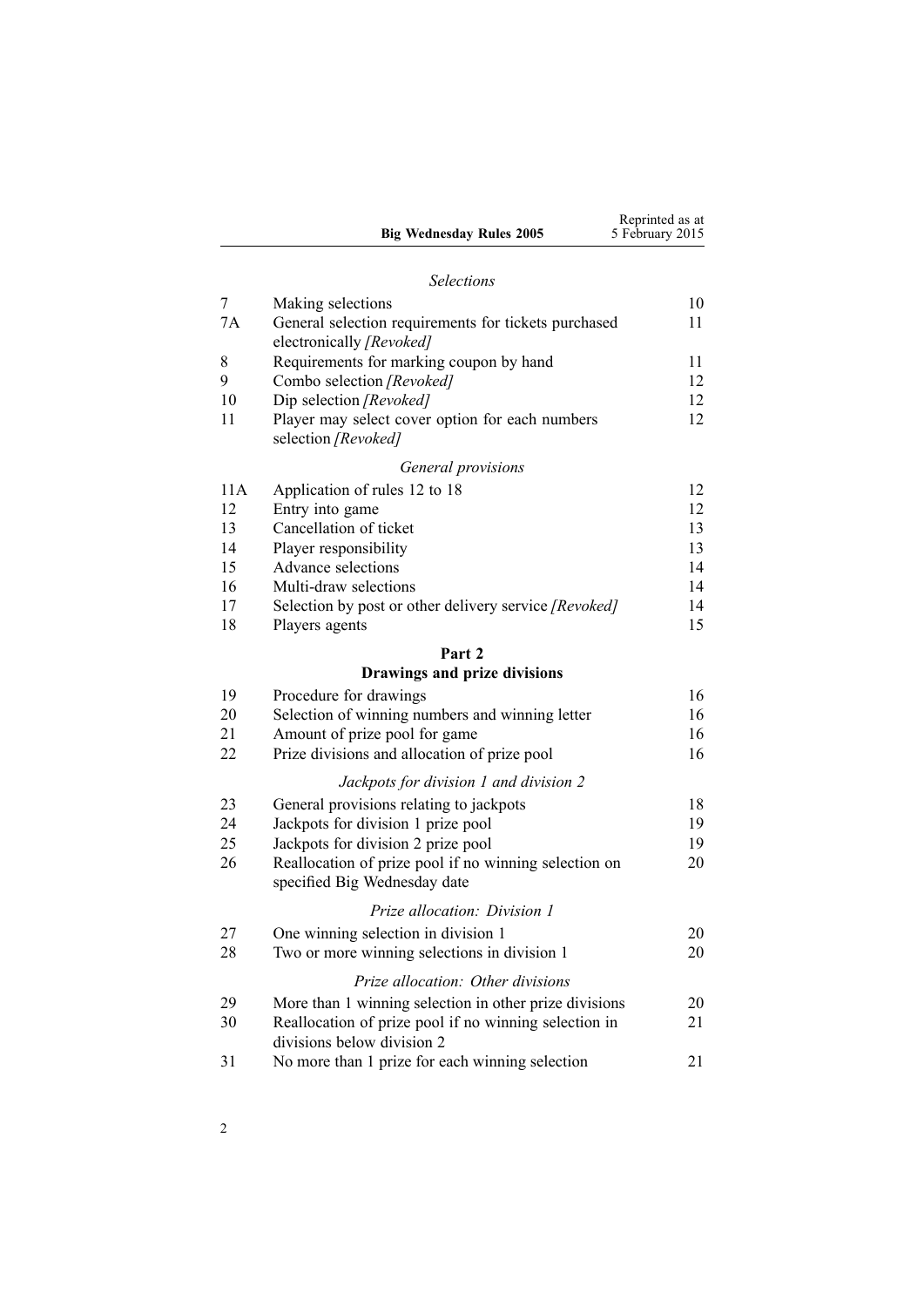<span id="page-2-0"></span>

| Reprinted as at<br>5 February 2015<br><b>Big Wednesday Rules 2005</b> |                                                                 | r 1 |
|-----------------------------------------------------------------------|-----------------------------------------------------------------|-----|
|                                                                       |                                                                 |     |
|                                                                       | General provisions                                              |     |
| 32                                                                    | Prize reserve fund                                              | 21  |
| 33                                                                    | Results                                                         | 22  |
| 34                                                                    | Extraordinary prizes                                            | 22  |
|                                                                       | Part 3                                                          |     |
|                                                                       | Payment of prizes and ticket validation requirements            |     |
| 35                                                                    | Payment of prizes                                               | 23  |
| 36                                                                    | Determination of prize claims                                   | 24  |
| 37                                                                    | Further provisions relating to determination of prize<br>claims | 24  |
| 38                                                                    | Ticket validation requirements                                  | 25  |
| 39                                                                    | Certain syndicate tickets invalid                               | 26  |
| 40                                                                    | Consequences of ticket being invalid                            | 26  |
|                                                                       | Part 4                                                          |     |
|                                                                       | <b>Claiming prizes</b>                                          |     |
| 40A                                                                   | Prizes won through tickets purchased electronically             | 27  |
| 41                                                                    | Time limits on claims                                           | 27  |
| 42                                                                    | Prizes of \$1,000 or less                                       | 27  |
| 43                                                                    | Prizes of more than \$1,000                                     | 28  |
| 44                                                                    | Payment of prizes of more than \$1,000                          | 29  |
|                                                                       | Division 6 bonus ticket                                         |     |
| 45                                                                    | Division 6 bonus ticket                                         | 29  |
|                                                                       | Part 5                                                          |     |
|                                                                       | <b>Withdrawal of Big Wednesday</b>                              |     |
| 46                                                                    | Commission may withdraw Big Wednesday                           | 31  |
| 47                                                                    | Public announcement of withdrawal                               | 31  |
| 48                                                                    | Effect on advance selections and multi-draw selections          | 31  |
| 49                                                                    | Payment into prize reserve fund                                 | 32  |
|                                                                       | Part 6                                                          |     |
|                                                                       | <b>Miscellaneous provisions</b>                                 |     |
| 50                                                                    | Limitation on Commission's liability                            | 32  |
| 51                                                                    | Decisions of Commission binding                                 | 32  |
|                                                                       |                                                                 |     |

# **Rules**

# **1 Title**

These rules are the Big Wednesday Rules 2005.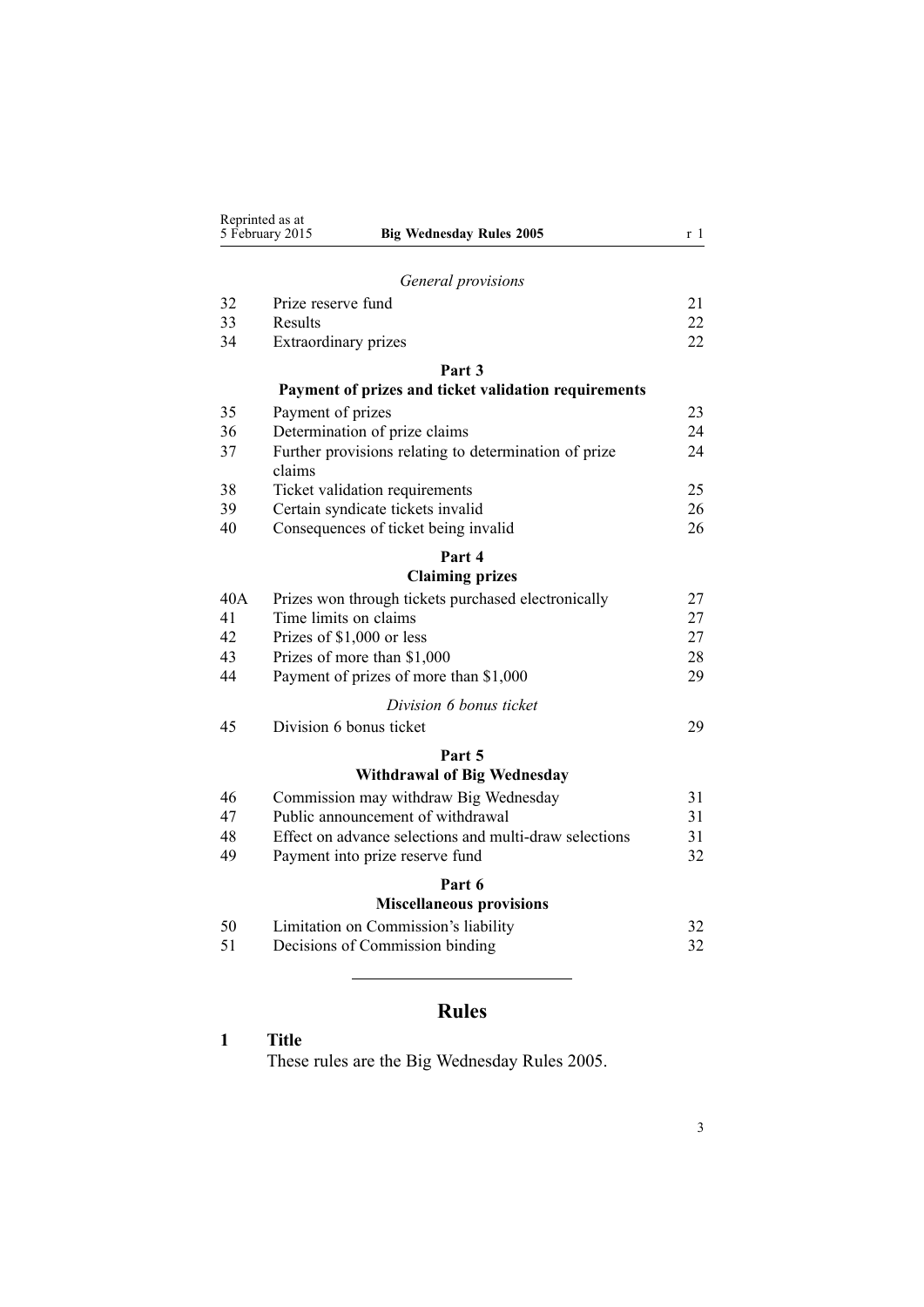## **2 Commencement**

These rules come into force on 1 October 2005.

#### **2A Application**

- (1) These rules apply to Big Wednesday tickets, whether they are issued in printed form by <sup>a</sup> terminal or purchased electronically.
- (2) For the purpose of enabling Big Wednesday tickets to be purchased electronically, these rules apply subject to all necessary modifications.
- (3) Despite subclause (2),—
	- (a) <sup>a</sup> reference in these rules to any act done electronically or anything in an electronic form must be read only as <sup>a</sup> reference to Big Wednesday tickets being purchased electronically; and
	- (b) an act that is described in these rules as being done electronically must be done in accordance with any additional instructions provided by the Commission, including any terms and conditions governing the use of the Commission's Internet site for the purchase of those tickets electronically.

Rule 2A: inserted, on 28 March 2008, by [rule](http://www.legislation.govt.nz/pdflink.aspx?id=DLM1221007) 4 of the Big Wednesday Amendment Rules 2008 (SR 2008/81).

#### **3 Interpretation**

In these rules, unless the context otherwise requires,— **Act** means the [Gambling](http://www.legislation.govt.nz/pdflink.aspx?id=DLM207496) Act 2003

### **advance selection**—

- (a) means <sup>a</sup> selection in relation to <sup>a</sup> game or games that follow the game that is current at the time of selection; but
- (b) does not include <sup>a</sup> multi-draw selection

#### **board**—

- (a) means the following grids shown on <sup>a</sup> coupon:
	- (i) the grid of numbers between 1 and 50 (inclusive); and
	- (ii) either—

<span id="page-3-0"></span>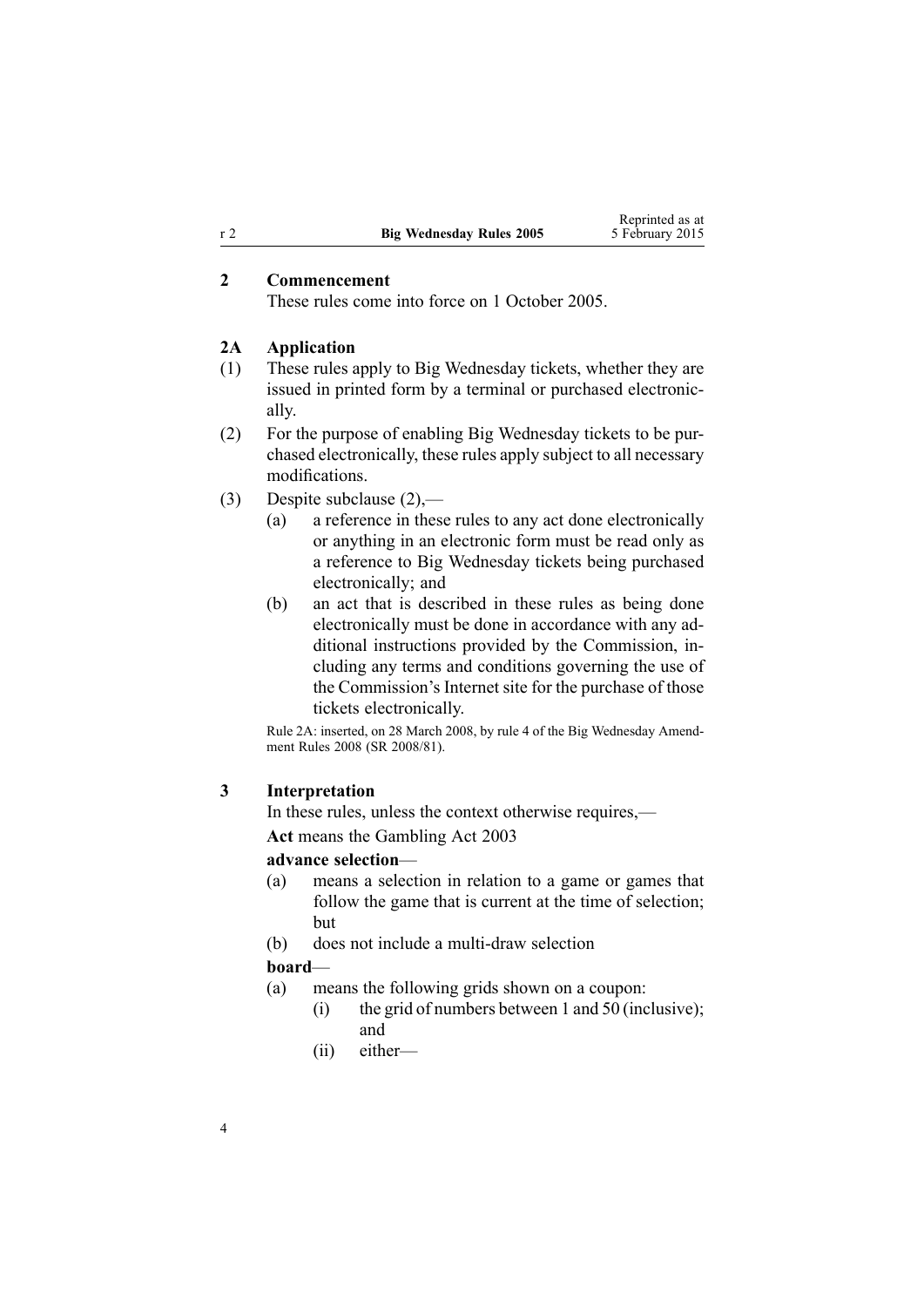- (A) the grid of letters marked "H" or "T" that corresponds with the grid of numbers; or
- (B) the grid for the cover option; and
- (b) if more than 1 grid of numbers and letters is shown on <sup>a</sup> coupon, includes each of those grids of numbers and letters denoted by <sup>a</sup> letter of the alphabet on the coupon

**bonus ticket** means <sup>a</sup> ticket issued in accordance with [rule](#page-28-0) 45 **combo dip selection** means <sup>a</sup> combo selection in which <sup>a</sup> player's—

- (a) numbers selection is chosen randomly by the Commission's computer system; and
- (b) letter selection is chosen either—
	- (i) by the player; or

(ii) randomly by the Commission's computer system **combo selection** means the selection of—

- (a) the following numbers as <sup>a</sup> player's numbers selection:
	- (i) each combination of 6 different numbers derived from combining <sup>a</sup> set of 5 different numbers between 1 and 50 (inclusive) (the 5 different numbers being chosen by the player), with each number between 1 and 50 (inclusive) remaining unchosen (called system 5); or
	- (ii) each combination of 6 different numbers that can be derived from <sup>a</sup> set of 8 (called system 8), 9 (called system 9), 10 (called system 10), 11 (called system 11), 12 (called system 12), 13 (called system 13), 14 (called system 14), or 15 (called system 15) different numbers chosen by <sup>a</sup> player from the numbers between 1 and 50 (inclusive): and
- (b) <sup>a</sup> letter selection for each combination of numbers selected

**commercial syndicate** means <sup>a</sup> syndicate in or for which any person—

- (a) obtains direct or indirect financial gain for forming, conducting, assisting in forming or conducting, or promoting the syndicate; or
- (b) advertises, by any means, that he or she will receive money for the syndicate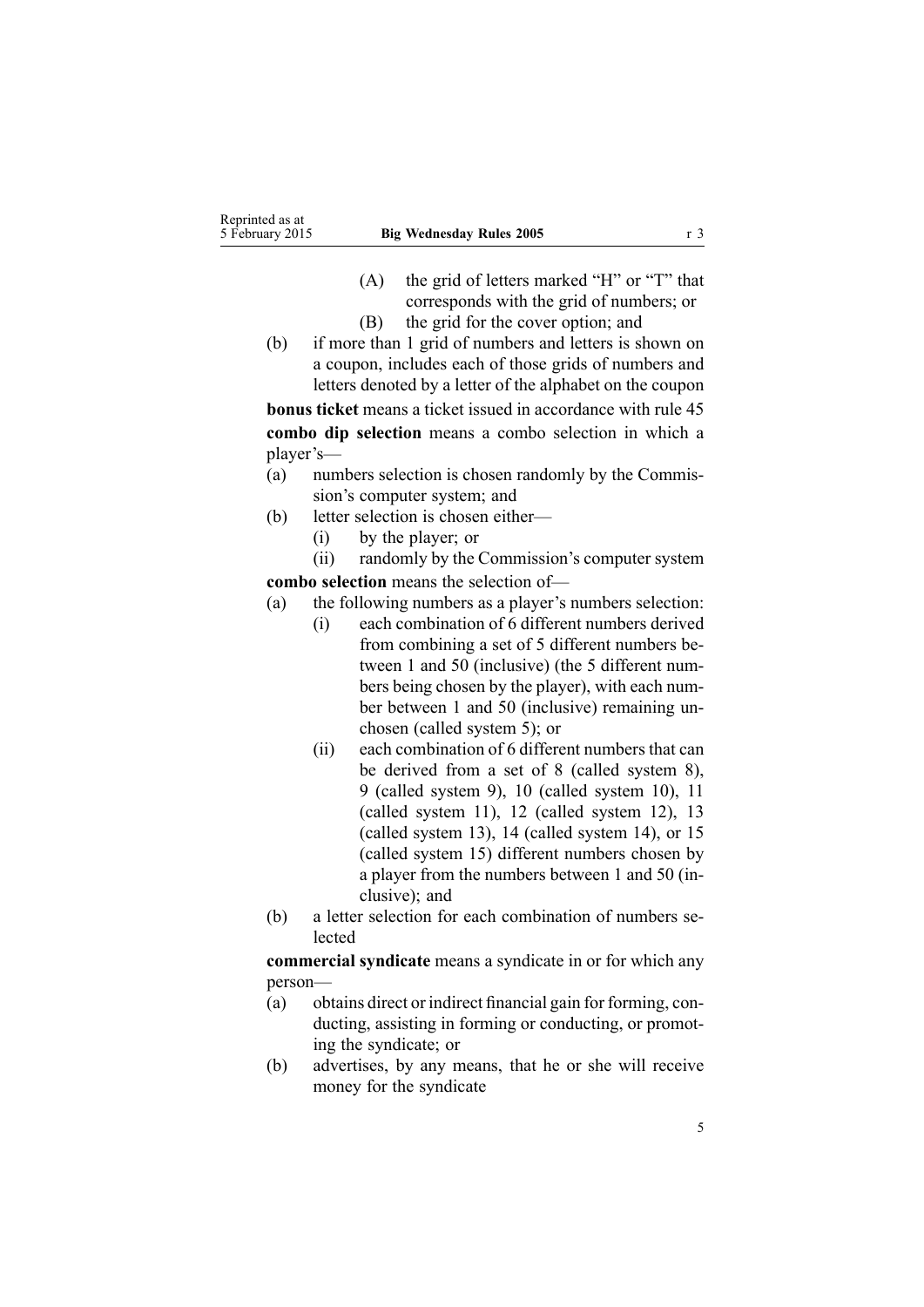**Commission** means the New Zealand Lotteries Commission continued under the Act

**coupon**, in relation to Big Wednesday, means <sup>a</sup> coupon provided by the Commission in printed form or by electronic means that contains at least 1 board for use in making <sup>a</sup> player selection

**cover option** means <sup>a</sup> selection by <sup>a</sup> player of both the letter "H" and the letter "T" to apply in relation to each numbers selection

**dip selection** means the selection of—

- (a) 6 different numbers chosen from the numbers between 1 and 50 (inclusive) randomly by the Commission's computer system; and
- (b) either the letter "H" or the letter "T" chosen—
	- (i) by the player; or
	- (ii) randomly by the Commission's computer system

drawing, in relation to Big Wednesday, means the process that is used to randomly select—

(a) the winning numbers; and

(b) the winning letter

**electronic** includes electrical, digital, magnetic, optical, electromagnetic, biometric, and photonic

**game** means <sup>a</sup> game of Big Wednesday beginning at the time ticket sales for the game commence and ending with <sup>a</sup> drawing on <sup>a</sup> date determined by the Commission before the game begins

**letter selection** means the selection of the letter "H" or the letter "T" made in conjunction with <sup>a</sup> numbers selection

**maximum number of games** means, for each of division 1 and division 2, the maximum number of consecutive games determined by the Commission under rule  $23(1)(a)(ii)$ 

**multi-draw selection** means <sup>a</sup> selection for 2 or more consecutive games

**numbers selection** means the selection of 6 numbers between 1 and 50 (inclusive) made in conjunction with a letter selection **paymen<sup>t</sup>** includes the handing over of <sup>a</sup> prize

**play it again selection** means <sup>a</sup> selection made using <sup>a</sup> play it again ticket in accordance with these rules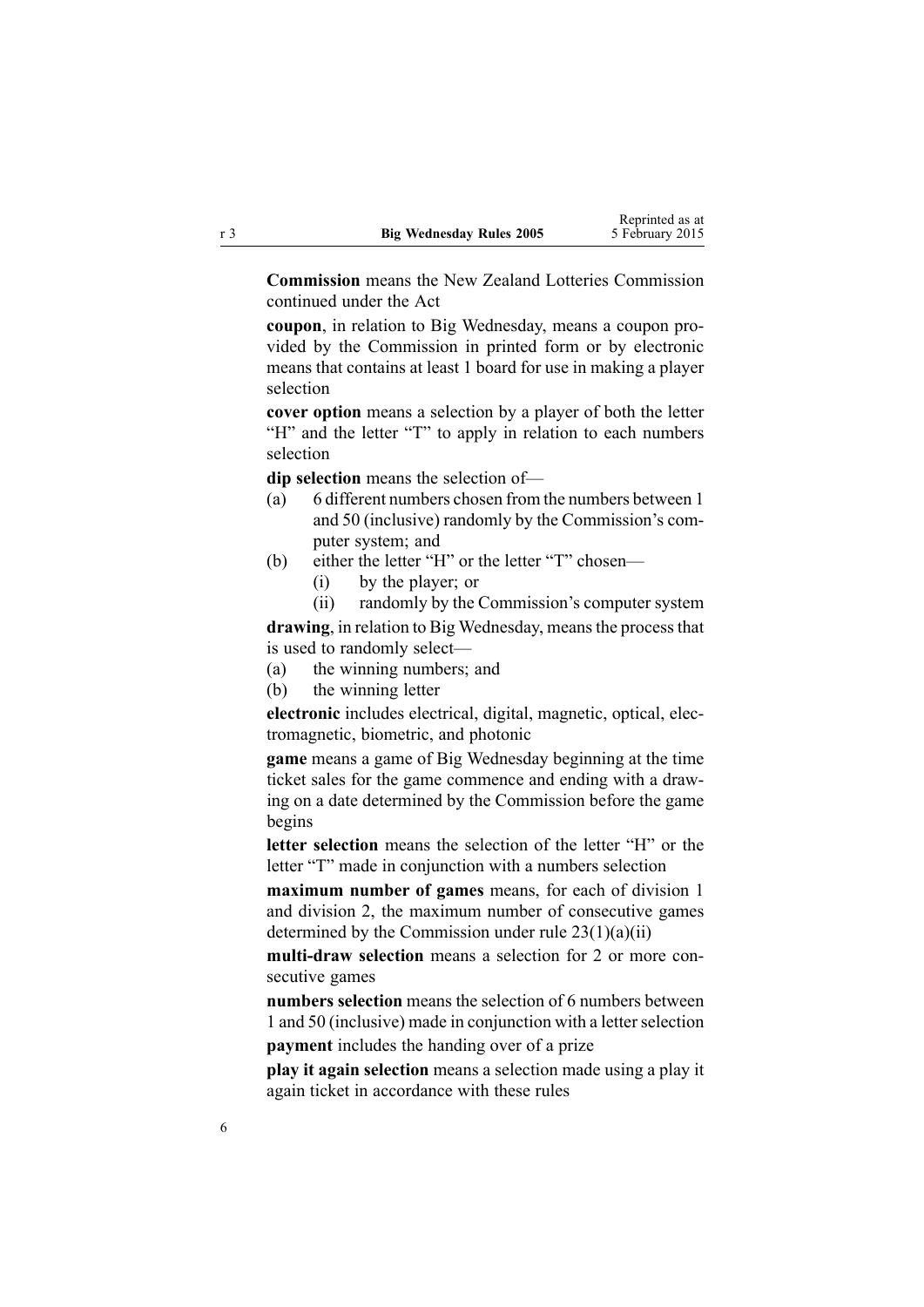#### **play it again ticket** means <sup>a</sup> ticket that—

- (a) has been issued in printed form by <sup>a</sup> terminal; and
- (b) the Commission has determined as being valid for the purpose of processing <sup>a</sup> new ticket

**player** means <sup>a</sup> person participating in <sup>a</sup> game

**players agen<sup>t</sup>** means an agen<sup>t</sup> approved by the Commission to undertake, on behalf of players, the services described in [rule](#page-14-0) [18](#page-14-0)

**prize** means—

- (a) prize money or <sup>a</sup> non-cash prize (or <sup>a</sup> combination of both); or
- (b) <sup>a</sup> bonus ticket

**prize money** includes the cash value of <sup>a</sup> non-cash prize

**prize reserve fund** means the fund established by the Commission under [rule](http://www.legislation.govt.nz/pdflink.aspx?id=DLM19765) 37 of the Lotto Rules 2000

**purchased electronically**, in relation to <sup>a</sup> ticket,—

- (a) means purchased from the Commission by electronic means; but
- (b) does not include <sup>a</sup> purchase made from any other retailer

### **retailer**—

- (a) means the Commission; and
- (b) includes any person, company, partnership, or association appointed by the Commission as <sup>a</sup> selling agen<sup>t</sup> for Big Wednesday

### **selection** means—

- (a) <sup>a</sup> numbers selection; and
- (b) <sup>a</sup> letter selection made in conjunction with the numbers selection

## **specified Big Wednesday date** means—

- (a) in relation to the division 1 prize pool, the date on which, if there is no division 1 winning selection in the drawing of the game on that date, the total division 1 prize pool that may be won in that game must be added to the prize pool allocation for the next lowest prize division of that game with 1 or more winning selections:
- (b) in relation to the division 2 prize pool, the date on which, if there is no division 2 winning selection in the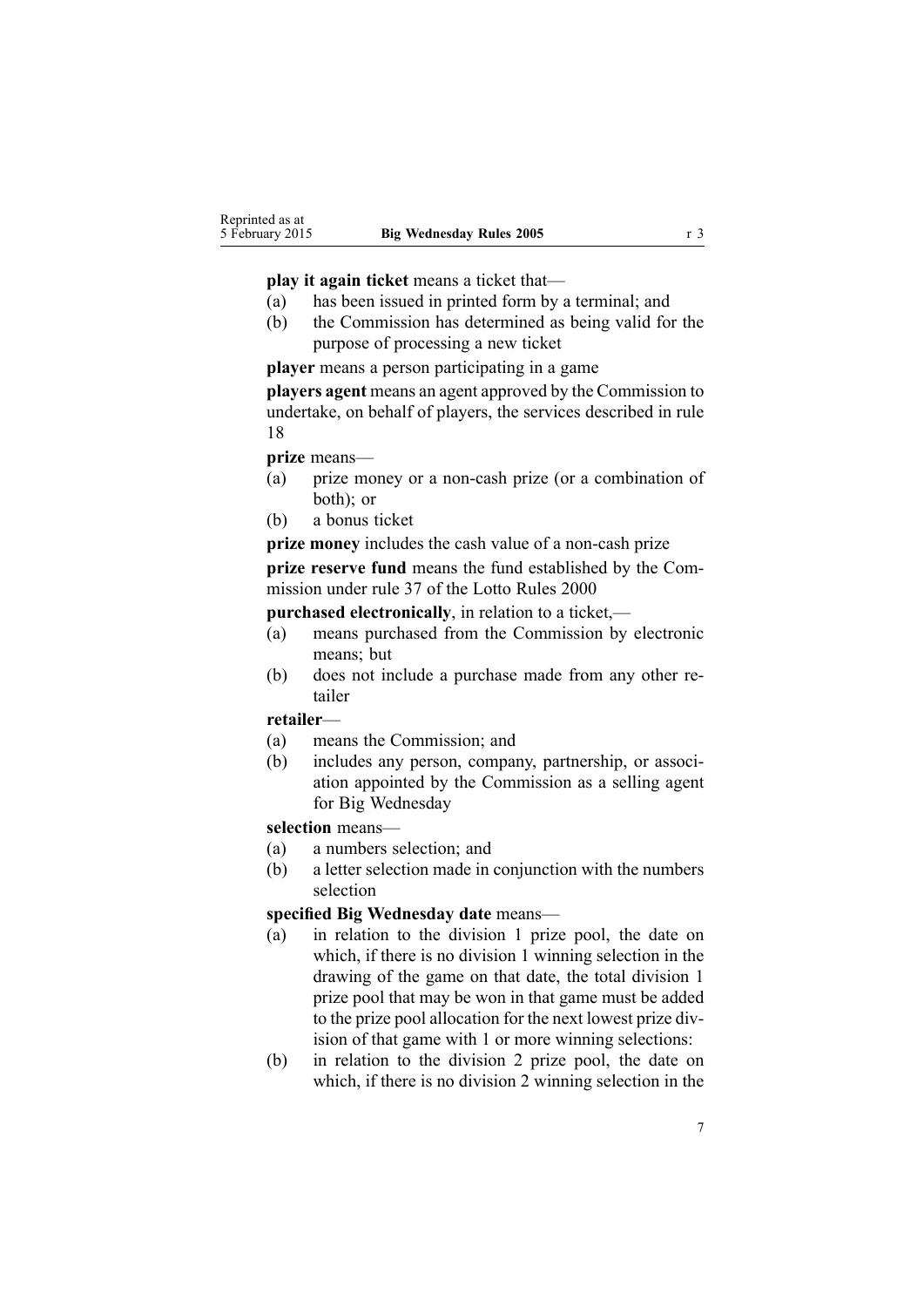drawing of the game on that date, the total division 2 prize pool that may be won in that game must be added to the prize pool allocation for the next lowest prize division of that game with 1 or more winning selections

**syndicate** means <sup>a</sup> combination of persons, whether formal or informal, having as its purpose, or as one of its purposes, the sharing directly or indirectly in the prizes of <sup>a</sup> game

**terminal** means an online computer terminal installed or approved by the Commission for the purpose of issuing tickets and entering, receiving, and processing Big Wednesday transactions

**threshold amount** means, for each of division 1 and division 2, the amount determined by the Commission under [rule](#page-17-0)  $23(1)(a)(i)$ 

**ticket** means <sup>a</sup> ticket that—

- (a) records selections, the game number or numbers, cost, and other information as determined by the Commission; and
- (b) is either issued in printed form by <sup>a</sup> terminal or purchased electronically

**turnover**, in relation to <sup>a</sup> game, means the gross receipts from total ticket sales for that game, less the total of—

- (a) the amount of goods and services tax charged in respec<sup>t</sup> of the supply of services by the Commission to players in the game; and
- (b) the amount of lottery duty payable by the Commission under the [Gaming](http://www.legislation.govt.nz/pdflink.aspx?id=DLM398477) Duties Act 1971 in respec<sup>t</sup> of the game

**winning letter** means either the letter "H" (representing Heads) or the letter "T" (representing Tails) that is randomly drawn before or after the winning numbers have been drawn

**winning numbers** means the first 6 numbers between 1 and 50 (inclusive) that are randomly drawn at each drawing

**winning selection** means, in relation to <sup>a</sup> game of Big Wednesday, <sup>a</sup> selection recorded on <sup>a</sup> ticket that correctly matches in that game—

- (a) the 6 winning numbers and the winning letter:
- (b) any 3 or more of the winning numbers.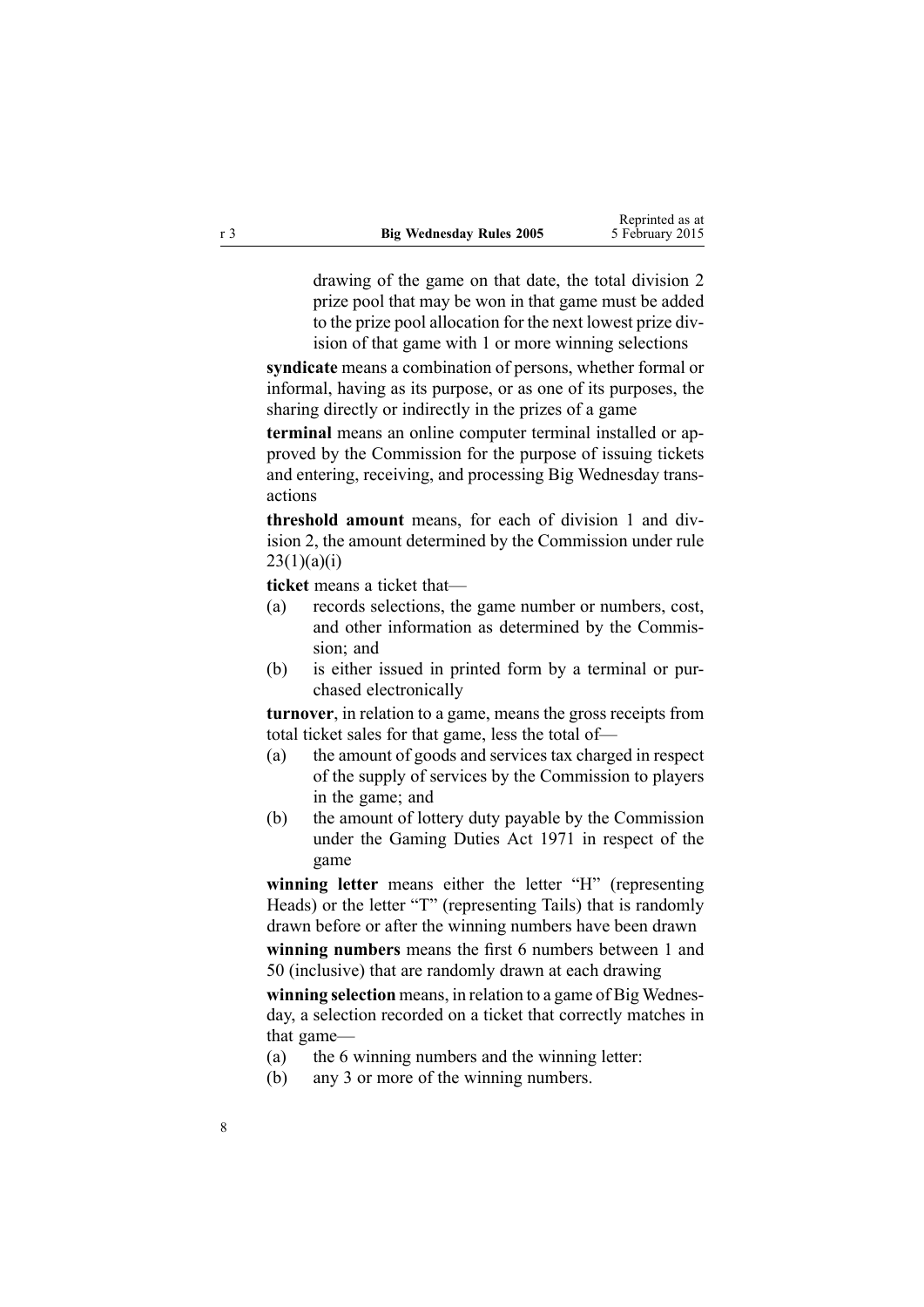<span id="page-8-0"></span>Rule 3 **advance game entry**: revoked, on 5 February 2015, by rule [4\(1\)](http://www.legislation.govt.nz/pdflink.aspx?id=DLM6322923) of the Big Wednesday Amendment Rules 2014 (LI 2015/3).

Rule 3 **advance selection**: inserted, on 5 February 2015, by rule [4\(1\)](http://www.legislation.govt.nz/pdflink.aspx?id=DLM6322923) of the Big Wednesday Amendment Rules 2014 (LI 2015/3).

Rule 3 **board** paragraph (a)(i): amended, on 8 September 2011, by rule [4\(1\)](http://www.legislation.govt.nz/pdflink.aspx?id=DLM3848524) of the Big Wednesday Amendment Rules 2011 (SR 2011/258).

Rule 3 **combo selection** paragraph (a)(i): amended, on 8 September 2011, by rule [4\(2\)](http://www.legislation.govt.nz/pdflink.aspx?id=DLM3848524) of the Big Wednesday Amendment Rules 2011 (SR 2011/258).

Rule 3 **combo selection** paragraph (a)(ii): amended, on 8 September 2011, by rule [4\(2\)](http://www.legislation.govt.nz/pdflink.aspx?id=DLM3848524) of the Big Wednesday Amendment Rules 2011 (SR 2011/258).

Rule 3 **coupon**: substituted, on 28 March 2008, by rule [5\(1\)](http://www.legislation.govt.nz/pdflink.aspx?id=DLM1221009) of the Big Wednesday Amendment Rules 2008 (SR 2008/81).

Rule 3 **dip selection** paragraph (a): amended, on 8 September 2011, by [rule](http://www.legislation.govt.nz/pdflink.aspx?id=DLM3848524) [4\(3\)](http://www.legislation.govt.nz/pdflink.aspx?id=DLM3848524) of the Big Wednesday Amendment Rules 2011 (SR 2011/258).

Rule 3 **electronic**: inserted, on 28 March 2008, by rule [5\(2\)](http://www.legislation.govt.nz/pdflink.aspx?id=DLM1221009) of the Big Wednesday Amendment Rules 2008 (SR 2008/81).

Rule 3 **mail order retailer**: revoked, on 5 February 2015, by rule [4\(2\)](http://www.legislation.govt.nz/pdflink.aspx?id=DLM6322923) of the Big Wednesday Amendment Rules 2014 (LI 2015/3).

Rule 3 **maximum number of games**: substituted, on 3 October 2010, by [rule](http://www.legislation.govt.nz/pdflink.aspx?id=DLM3166107) [4\(1\)](http://www.legislation.govt.nz/pdflink.aspx?id=DLM3166107) of the Big Wednesday Amendment Rules 2010 (SR 2010/274).

Rule 3 **numbers selection**: amended, on 8 September 2011, by rule [4\(4\)](http://www.legislation.govt.nz/pdflink.aspx?id=DLM3848524) of the Big Wednesday Amendment Rules 2011 (SR 2011/258).

Rule 3 **play it again selection**: inserted, on 5 February 2015, by rule [4\(3\)](http://www.legislation.govt.nz/pdflink.aspx?id=DLM6322923) of the Big Wednesday Amendment Rules 2014 (LI 2015/3).

Rule 3 **play it again ticket**: inserted, on 5 February 2015, by rule [4\(3\)](http://www.legislation.govt.nz/pdflink.aspx?id=DLM6322923) of the Big Wednesday Amendment Rules 2014 (LI 2015/3).

Rule 3 **purchased electronically**: inserted, on 28 March 2008, by rule [5\(2\)](http://www.legislation.govt.nz/pdflink.aspx?id=DLM1221009) of the Big Wednesday Amendment Rules 2008 (SR 2008/81).

Rule 3 **purchased electronically** paragraph (b): amended, on 5 February 2015, by rule [4\(4\)](http://www.legislation.govt.nz/pdflink.aspx?id=DLM6322923) of the Big Wednesday Amendment Rules 2014 (LI 2015/3).

Rule 3 **terminal**: amended, on 5 February 2015, by rule [4\(5\)](http://www.legislation.govt.nz/pdflink.aspx?id=DLM6322923) of the Big Wednesday Amendment Rules 2014 (LI 2015/3).

Rule 3 **threshold amount**: substituted, on 3 October 2010, by rule [4\(2\)](http://www.legislation.govt.nz/pdflink.aspx?id=DLM3166107) of the Big Wednesday Amendment Rules 2010 (SR 2010/274).

Rule 3 **ticket**: substituted, on 28 March 2008, by rule [5\(3\)](http://www.legislation.govt.nz/pdflink.aspx?id=DLM1221009) of the Big Wednesday Amendment Rules 2008 (SR 2008/81).

Rule 3 **winning numbers**: amended, on 8 September 2011, by rule [4\(5\)](http://www.legislation.govt.nz/pdflink.aspx?id=DLM3848524) of the Big Wednesday Amendment Rules 2011 (SR 2011/258).

#### **4 Big Wednesday**

Big Wednesday is <sup>a</sup> New Zealand lottery in which each player endeavours to win prizes by selecting or being allocated <sup>a</sup>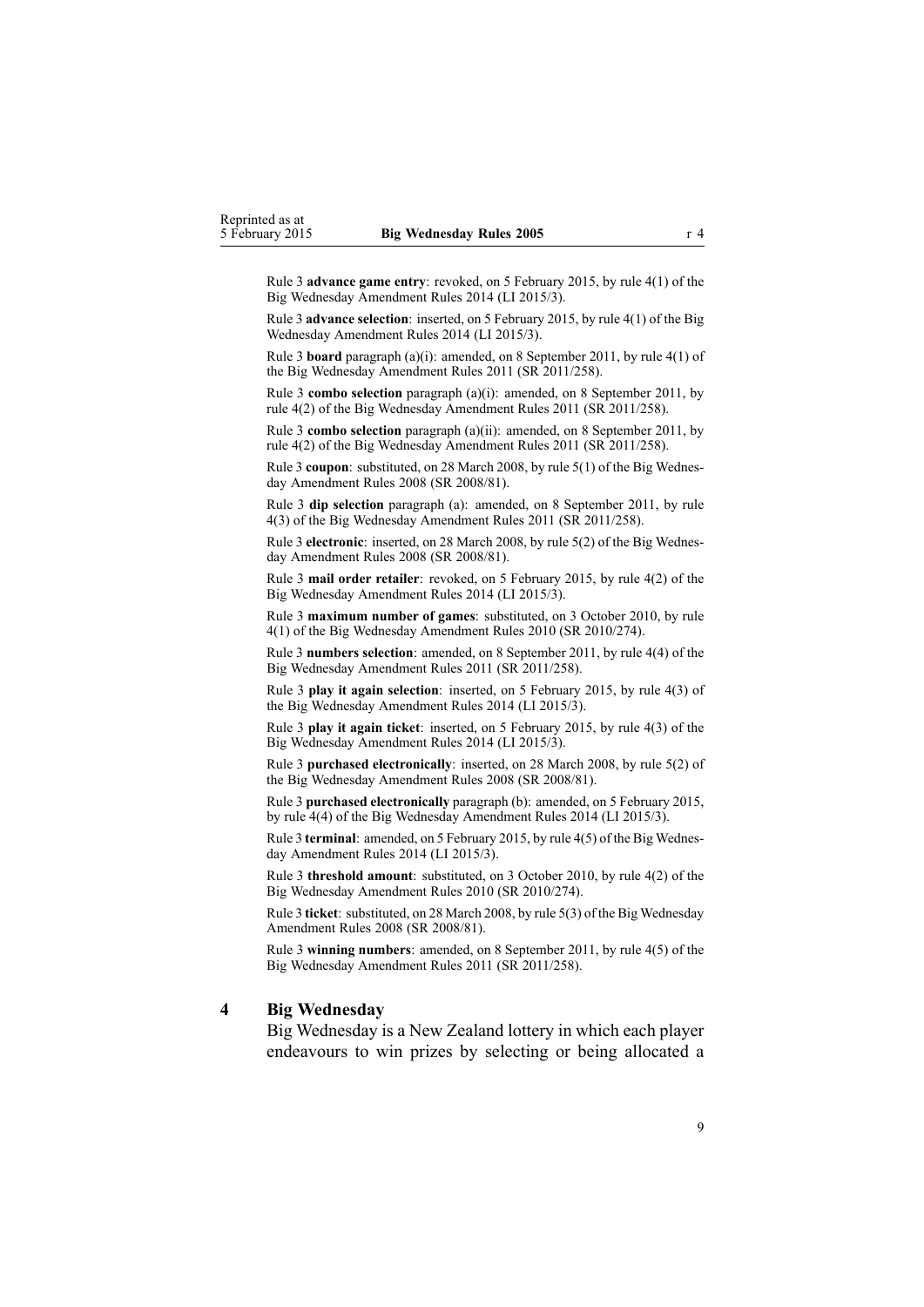<span id="page-9-0"></span>numbers selection in conjunction with <sup>a</sup> letter selection and attempting to match both—

- (a) the numbers selection with the winning numbers; and
- (b) the letter selection with the winning letter.

## **Part 1 Method of play**

## **5 Cost of selection**

The cost of <sup>a</sup> Big Wednesday selection is the cost determined by the Commission.

## **6 Commission may require minimum number of selections**

The Commission may require <sup>a</sup> player to make, at any one time, <sup>a</sup> minimum number of Big Wednesday selections.

#### *Selections*

#### **7 Making selections**

- (1) The Commission may permit <sup>a</sup> player to make <sup>a</sup> selection by any 1 or more of the following means:
	- (a) for <sup>a</sup> ticket issued in printed form by <sup>a</sup> terminal,—
		- (i) by marking <sup>a</sup> coupon by hand, submitting that coupon to <sup>a</sup> retailer for processing, and requesting that the retailer—
			- (A) issue <sup>a</sup> ticket recording the selection marked on the coupon; or
			- (B) modify the selection recorded on the coupon in <sup>a</sup> manner permitted by the Commission's computer system and issue <sup>a</sup> ticket that records the modified selection:
		- (ii) by requesting from <sup>a</sup> retailer <sup>a</sup> dip selection or combo dip selection:
		- (iii) by submitting <sup>a</sup> play it again ticket to <sup>a</sup> retailer for processing and requesting that the retailer—
			- (A) issue <sup>a</sup> ticket that records <sup>a</sup> selection that is identical to the selection recorded on the play it again ticket; or
			- (B) modify the selection that is recorded on the play it again ticket in <sup>a</sup> manner permit-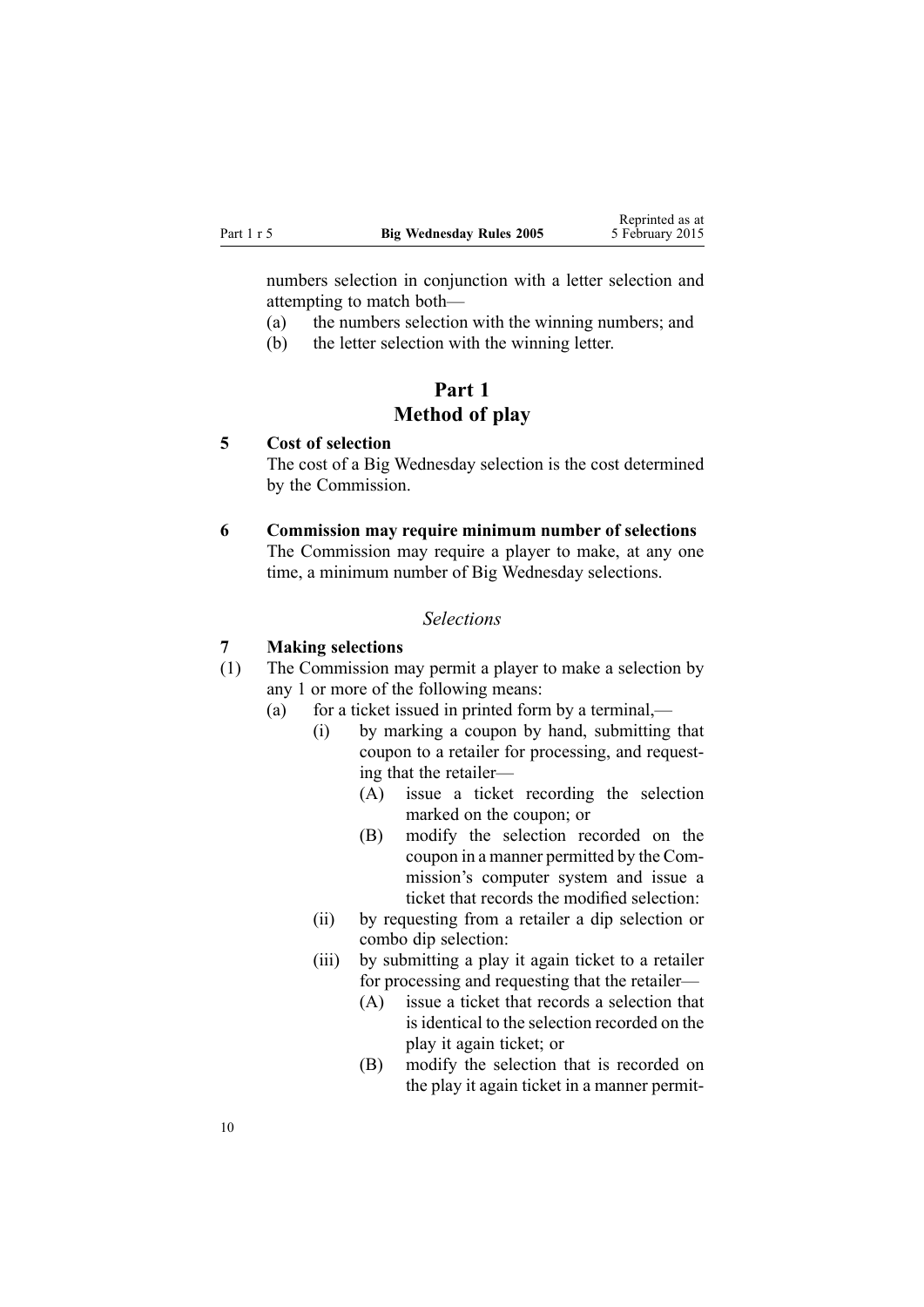ted by the Commission's computer system and issue <sup>a</sup> ticket that records the modified selection:

- <span id="page-10-0"></span>(b) for <sup>a</sup> ticket purchased electronically,—
	- (i) by making the selection electronically on <sup>a</sup> coupon and electronically submitting the coupon:
	- (ii) by making the selection electronically in any other manner permitted by the Commission:
	- (iii) by indicating electronically, in <sup>a</sup> manner permitted by the Commission, that the player wants <sup>a</sup> dip selection or <sup>a</sup> combo dip selection.
- (2) If <sup>a</sup> player—
	- (a) makes or requests <sup>a</sup> letter selection when requesting <sup>a</sup> dip selection, the player's letter selection applies in conjunction with each numbers selection made by the Commission's computer system:
	- (b) requests that the Commission's computer system choose on <sup>a</sup> random basis the player's letter selection, the selection made by the Commission's computer system applies in conjunction with each numbers selection made or requested by the player:
	- (c) requests or selects <sup>a</sup> cover option, the cover option applies in conjunction with each numbers selection made or requested by the player.

Rule 7: replaced, on 5 February 2015, by [rule](http://www.legislation.govt.nz/pdflink.aspx?id=DLM6322934) 5 of the Big Wednesday Amendment Rules 2014 (LI 2015/3).

## **7A General selection requirements for tickets purchased electronically**

#### *[Revoked]*

Rule 7A: revoked, on 5 February 2015, by [rule](http://www.legislation.govt.nz/pdflink.aspx?id=DLM6322934) 5 of the Big Wednesday Amendment Rules 2014 (LI 2015/3).

## **8 Requirements for marking coupon by hand**

(1) A player who marks <sup>a</sup> coupon must mark, by hand, 1 or more boxes on <sup>a</sup> board on the coupon with <sup>a</sup> line that does not extend beyond the outline of the box of the number marked.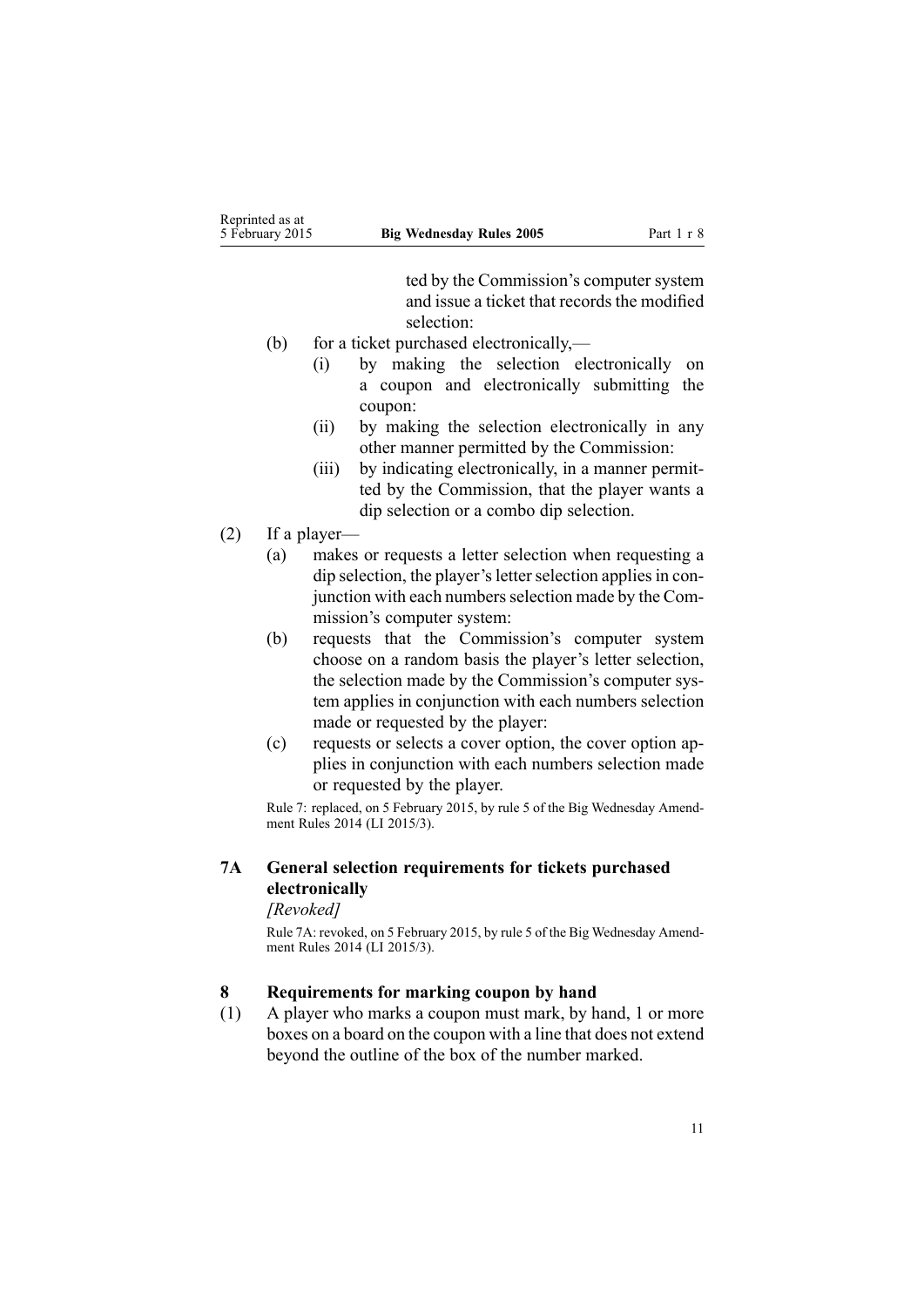<span id="page-11-0"></span>(2) A board on <sup>a</sup> coupon that is not marked by hand in accordance with subclause (1), but is marked by a machine or some other means, is invalid and must not be processed by the retailer.

Rule 8: replaced, on 5 February 2015, by [rule](http://www.legislation.govt.nz/pdflink.aspx?id=DLM6322934) 5 of the Big Wednesday Amendment Rules 2014 (LI 2015/3).

## **9 Combo selection**

*[Revoked]*

Rule 9: revoked, on 5 February 2015, by [rule](http://www.legislation.govt.nz/pdflink.aspx?id=DLM6322934) 5 of the Big Wednesday Amendment Rules 2014 (LI 2015/3).

#### **10 Dip selection**

*[Revoked]*

Rule 10: revoked, on 5 February 2015, by [rule](http://www.legislation.govt.nz/pdflink.aspx?id=DLM6322934) 5 of the Big Wednesday Amendment Rules 2014 (LI 2015/3).

## **11 Player may select cover option for each numbers selection** *[Revoked]*

Rule 11: revoked, on 5 February 2015, by [rule](http://www.legislation.govt.nz/pdflink.aspx?id=DLM6322934) 5 of the Big Wednesday Amendment Rules 2014 (LI 2015/3).

## *General provisions*

## **11A Application of rules 12 to 18**

- (1) Rules 12 to 18 apply to <sup>a</sup> ticket issued in printed form by <sup>a</sup> terminal, but only rules  $12$ ,  $14(1)$  and  $(3)$ , and  $16$  apply to a ticket purchased electronically.
- (2) To avoid doubt and for the purposes of [rule](#page-12-0) 13, <sup>a</sup> ticket purchased electronically cannot be cancelled.

Rule 11A: inserted, on 28 March 2008, by [rule](http://www.legislation.govt.nz/pdflink.aspx?id=DLM1221028) 12 of the Big Wednesday Amendment Rules 2008 (SR 2008/81).

#### **12 Entry into game**

- (1) Each selection on <sup>a</sup> ticket is <sup>a</sup> separate entry for <sup>a</sup> game.
- (2) A ticket is the only proof of <sup>a</sup> selection and is accordingly the only valid basis for claiming <sup>a</sup> prize.
- (3) A coupon has no monetary or prize value and does not in any circumstances constitute evidence of the purchase of <sup>a</sup> ticket or <sup>a</sup> selection.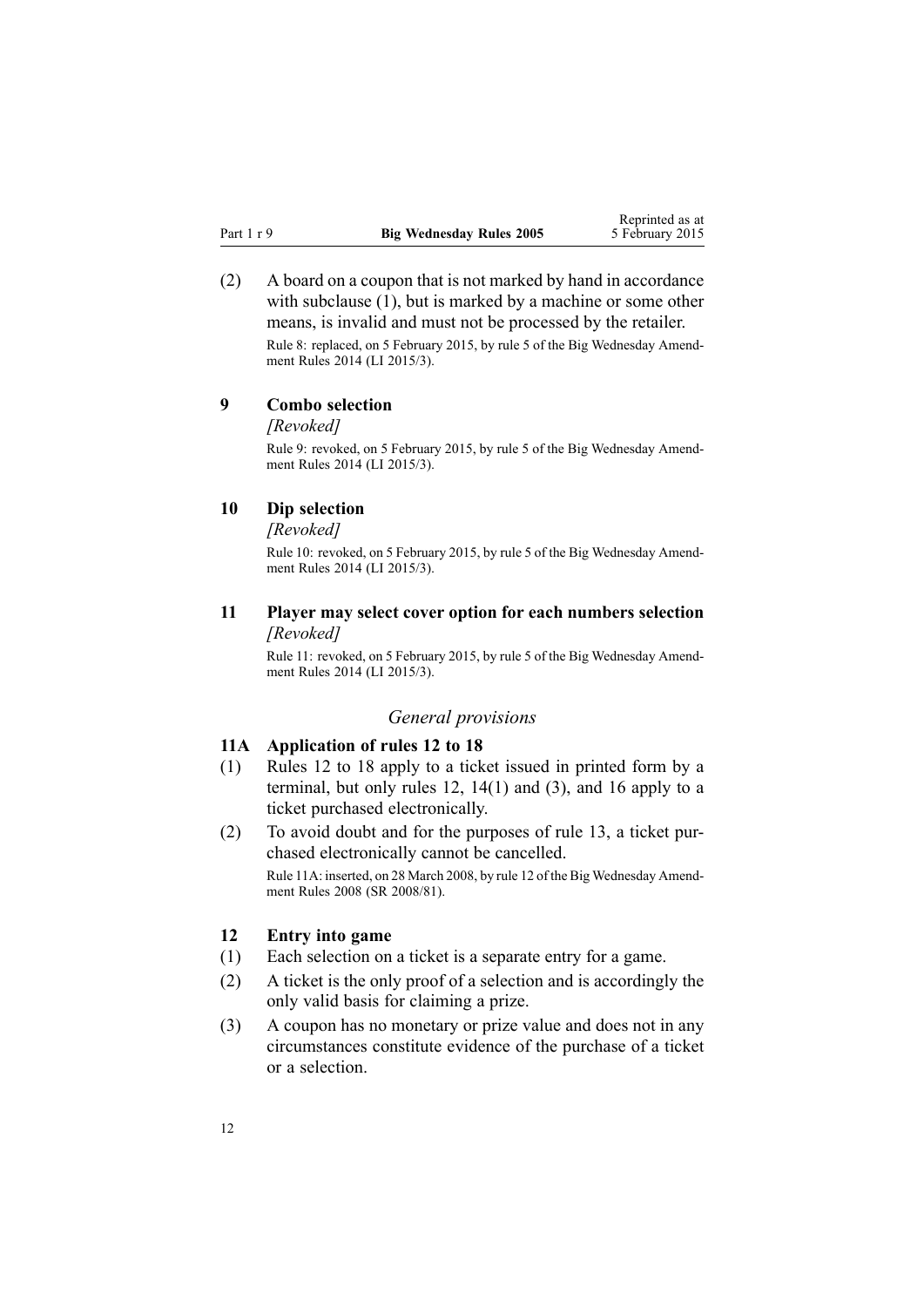### <span id="page-12-0"></span>**13 Cancellation of ticket**

- (1) A ticket may be cancelled only if it is returned to the issuing retailer before the close of ticket sales on the same day that it is purchased.
- (2) A ticket purchased on the day of drawing and eligible for that drawing may be cancelled only if it is returned to the issuing retailer on that day before ticket sales for the game close.
- (3) On cancellation of <sup>a</sup> ticket, the player is entitled to <sup>a</sup> refund from the retailer equal to the cost of the ticket.
- (4) If <sup>a</sup> ticket is cancelled, all selections recorded on the ticket are cancelled.
- (5) This rule is subject to rules 14(4), [18\(7\)](#page-14-0), [39\(2\)](#page-25-0), [45\(5\)](#page-28-0), and [48\(2\)](#page-30-0).

Rule 13(5): amended, on 5 February 2015, by [rule](http://www.legislation.govt.nz/pdflink.aspx?id=DLM6322937) 6 of the Big Wednesday Amendment Rules 2014 (LI 2015/3).

## **14 Player responsibility**

- (1) It is the sole responsibility of <sup>a</sup> player to verify that the selections recorded or displayed on the player's ticket correspond with those that the player made or requested and that the game number and date of drawing are correct, either, as the case may be,—
	- (a) by checking the ticket issued in printed form by <sup>a</sup> terminal; or
	- (b) before confirming the purchase of the ticket electronically.
- (2) By accepting <sup>a</sup> ticket issued in printed form, the player istaken to have accepted that the selections recorded on the ticket correspond with those that the player marked or requested.
- (3) Neither the Commission nor any other retailer is in any circumstances liable for any errors or omissions in respec<sup>t</sup> of the information recorded on any ticket (whether in relation to <sup>a</sup> selection, game numbers, or otherwise).
- (4) Cancellation of <sup>a</sup> ticket under rule 13 constitutes <sup>a</sup> player's or other claimant's only remedy if there is an error or omission on <sup>a</sup> ticket.

Rule 14(1): substituted, on 28 March 2008, by rule [13\(1\)](http://www.legislation.govt.nz/pdflink.aspx?id=DLM1221030) of the Big Wednesday Amendment Rules 2008 (SR 2008/81).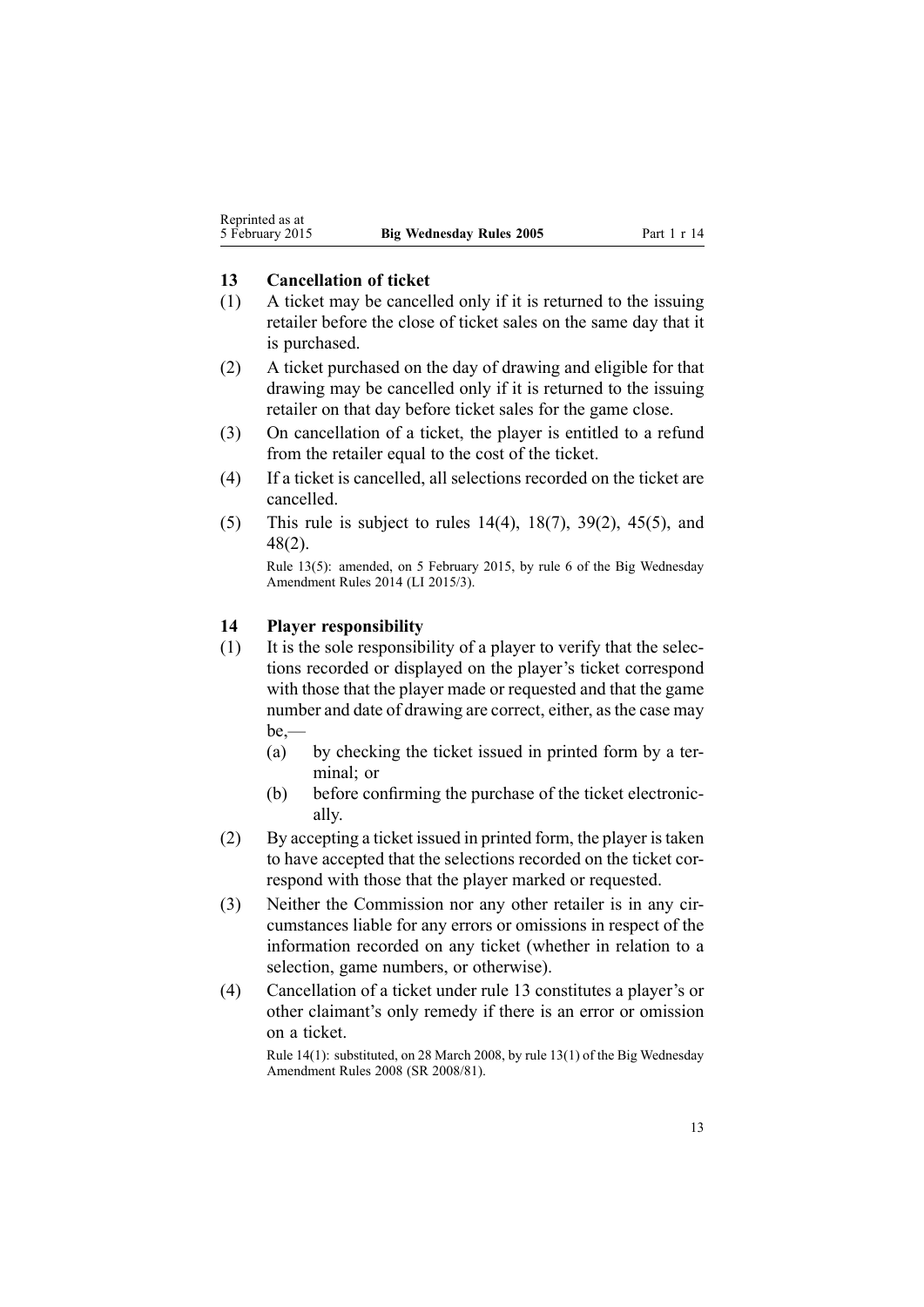<span id="page-13-0"></span>Rule 14(2): amended, on 28 March 2008, by rule [13\(2\)](http://www.legislation.govt.nz/pdflink.aspx?id=DLM1221030) of the Big Wednesday Amendment Rules 2008 (SR 2008/81).

### **15 Advance selections**

- (1) The Commission may, but is not required to, permit <sup>a</sup> player to make an advance selection by advising <sup>a</sup> retailer, or indicating electronically, that the player wishes to make an advance selection.
- (2) In all other respects, the selection must be made in accordance with these rules.

Rule 15: replaced, on 5 February 2015, by [rule](http://www.legislation.govt.nz/pdflink.aspx?id=DLM6322938) 7 of the Big Wednesday Amendment Rules 2014 (LI 2015/3).

#### **16 Multi-draw selections**

- (1) The Commission may, but is not required to, permit <sup>a</sup> player to make <sup>a</sup> multi-draw selection for 2 or more consecutive games  $by-$ 
	- (a) marking by hand, or indicating electronically, the appropriate multi-draw box on <sup>a</sup> coupon to indicate the number of consecutive games for which the player's selections have been made; or
	- (b) advising the retailer of, or indicating electronically, the number of consecutive games for which the player wishes the player's selections to apply.
- (2) In all other respects, the selections must be made in accordance with these rules.
- (3) If <sup>a</sup> ticket for <sup>a</sup> multi-draw selection that is issued in printed form by <sup>a</sup> terminal entitles the bearer of the ticket to be paid <sup>a</sup> prize, the bearer of the ticket must, on surrender of the ticket, be issued with <sup>a</sup> substitute ticket for any games entered that have not been drawn at the time the ticket is surrendered.

Rule 16: replaced, on 5 February 2015, by [rule](http://www.legislation.govt.nz/pdflink.aspx?id=DLM6322938) 7 of the Big Wednesday Amendment Rules 2014 (LI 2015/3).

## **17 Selection by post or other delivery service** *[Revoked]*

Rule 17: revoked, on 5 February 2015, by [rule](http://www.legislation.govt.nz/pdflink.aspx?id=DLM6322938) 7 of the Big Wednesday Amendment Rules 2014 (LI 2015/3).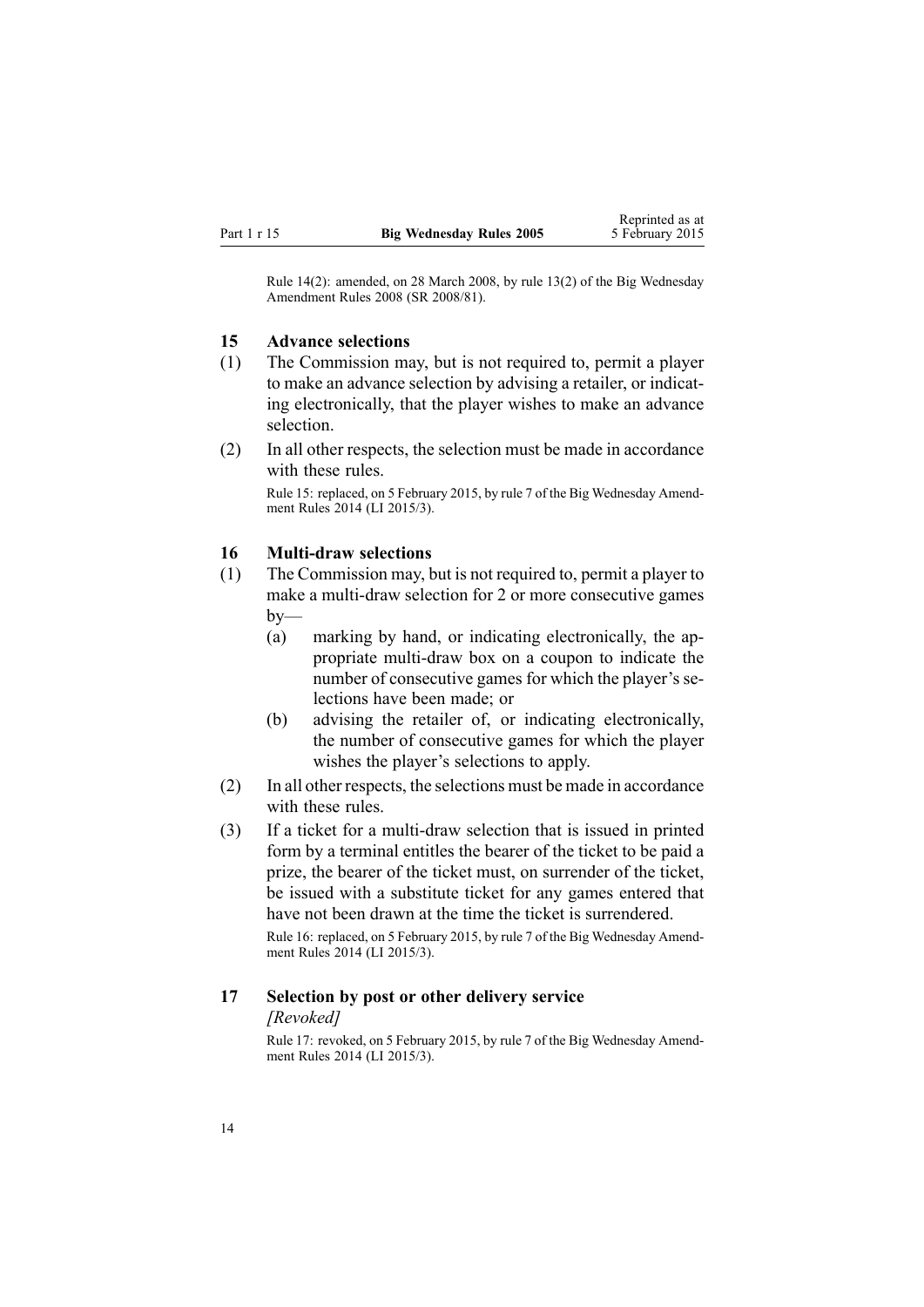#### <span id="page-14-0"></span>**18 Players agents**

- (1) A players agen<sup>t</sup> may, at premises approved by the Commission, accep<sup>t</sup> completed coupons on behalf of <sup>a</sup> player, forward the coupons to the terminal of the players agen<sup>t</sup> for the issue of <sup>a</sup> ticket, and then forward the ticket to the player.
- (2) A ticket issued in accordance with subclause (1) is for the game next following the game that is current at the time the ticket is issued.
- (3) In addition to receiving from <sup>a</sup> player the cost of his or her selections, <sup>a</sup> players agen<sup>t</sup> is entitled to charge the player <sup>a</sup> fee for processing his or her coupon and forwarding the ticket to the player.
- (4) The amount of the fee charged in accordance with subclause (3) is the amount approved by the Commission.
- (5) If, at the time of processing <sup>a</sup> coupon, any selection is found to be invalid or deficient, the players agen<sup>t</sup> processing the coupon must,—
	- (a) if there are too many numbers or letters marked, delete the highest number or, as appropriate, one of the letters from the selection:
	- (b) if there are too few numbers or letters marked, select 1 or more numbers or letters at random to complete the selection:
	- (c) in any other case, at the discretion of the Commission or the players agen<sup>t</sup> processing the coupon, either remedy the error and process the coupon, or refer the error back to the player for correction.
- (6) A player who uses <sup>a</sup> players agen<sup>t</sup> must bear and accep<sup>t</sup> (without recourse to either the Commission or the players agent) the consequences of any failure to win <sup>a</sup> prize or prizes because of delays, errors, or omissions on the par<sup>t</sup> of <sup>a</sup> players agen<sup>t</sup> in processing coupons or that arise from loss of coupons or tickets in transit.
- (7) Tickets issued to players using the services of <sup>a</sup> players agen<sup>t</sup> may not be cancelled.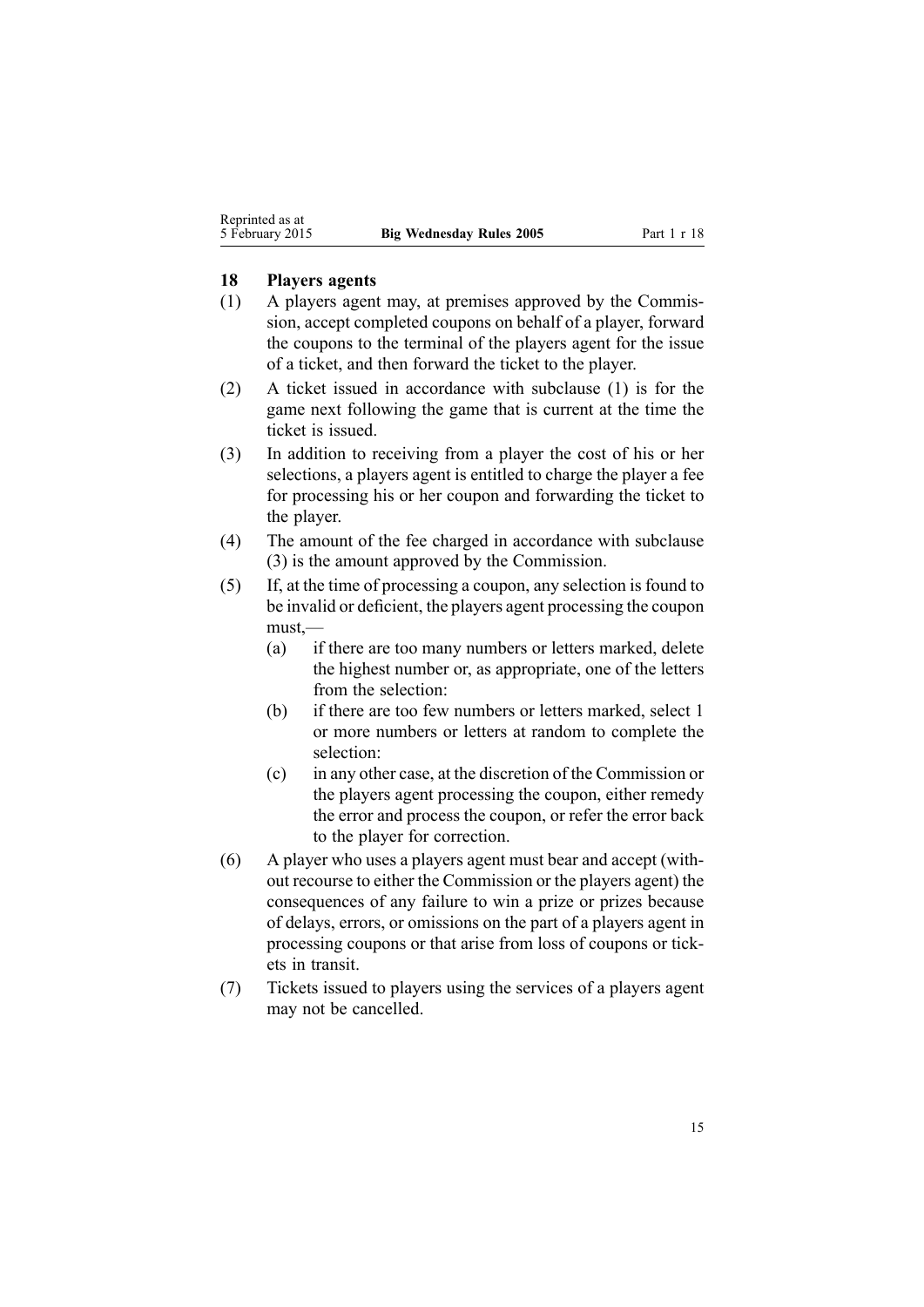# **Part 2 Drawings and prize divisions**

## <span id="page-15-0"></span>**19 Procedure for drawings**

Drawings must be conducted in accordance with the Act at times and places, and in accordance with the methods, policies, and procedures, determined by the Commission.

## **20 Selection of winning numbers and winning letter**

- (1) Drawings must be made using electro-mechanical drawing equipment or any other equipment that the Commission may determine.
- (2) At each drawing there must be randomly selected—
	- (a) the winning numbers; and
	- (b) the winning letter.

#### **21 Amount of prize pool for game**

- (1) The prize pool for <sup>a</sup> game must be determined by the Commission, but must be an amount not less than 60% of the turnover for the game.
- (2) The Commission may set aside, from out of the prize pool for <sup>a</sup> game, an amount up to <sup>a</sup> maximum of 10% of ticket sales for the game to be paid into the prize reserve fund under [rule](#page-20-0) 32.
- (3) The available prize pool for <sup>a</sup> game therefore comprises—
	- (a) the prize pool for the game as determined by the Commission under subclause (1), less any amount set aside for the prize reserve fund; and
	- (b) any additional amounts in accordance with [rule](#page-18-0) 24 or [rule](#page-18-0) 25; and
	- (c) any reallocation of the prize pool in accordance with [rule](#page-19-0) 26 or [rule](#page-20-0) 30.

### **22 Prize divisions and allocation of prize pool**

- (1) The prize divisions in <sup>a</sup> game are as follows:
	- (a) division 1, being—
		- (i) <sup>a</sup> numbers selection that correctly matches, in any order, the 6 winning numbers drawn in that game; and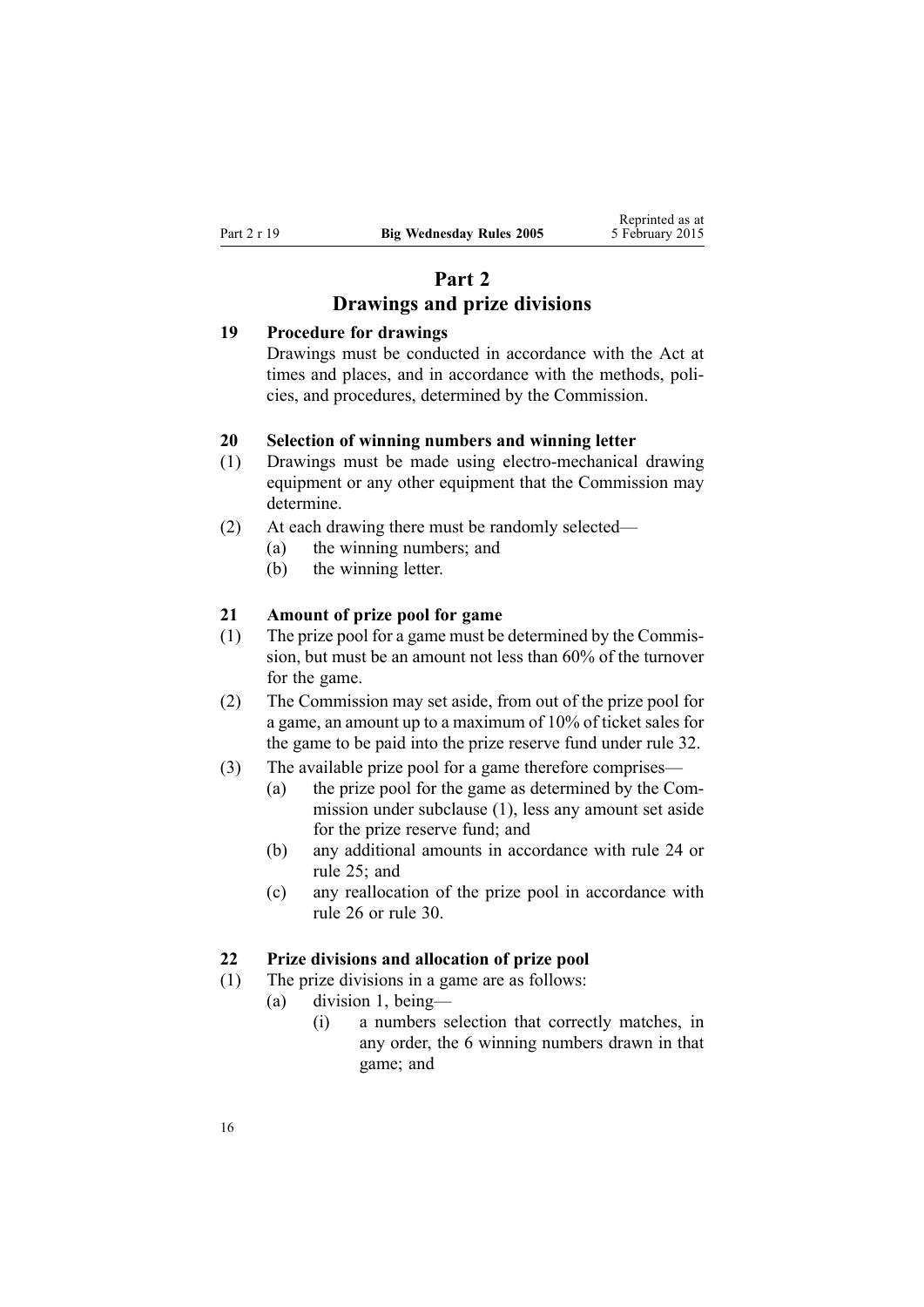- (ii) <sup>a</sup> letter selection made in conjunction with the numbers selection that correctly matches the winning letter drawn in that game:
- (b) division 2, being <sup>a</sup> numbers selection that correctly matches, in any order, the 6 winning numbers drawn in that game:
- (c) division 3, being <sup>a</sup> numbers selection that correctly matches, in any order, 5 of the 6 winning numbers drawn in that game:
- (d) division 4, being <sup>a</sup> numbers selection that correctly matches, in any order, 4 of the 6 winning numbers drawn in that game:
- (e) division 5, being—
	- (i) <sup>a</sup> numbers selection that correctly matches, in any order, 3 of the 6 winning numbers drawn in that game; and
	- (ii) <sup>a</sup> letter selection made in conjunction with the numbers selection that correctly matches the winning letter drawn in that game:
- (f) division 6, being <sup>a</sup> numbers selection that correctly matches, in any order, 3 of the 6 winning numbers drawn in that game.
- (2) The available prize pool must be allocated between the prize divisions as follows:
	- (a) division 1, 67.06% of the prize pool for the game after division 6 prizes have been allocated:
	- (b) division 2, 0.66% of the prize pool for the game after division 6 prizes have been allocated:
	- (c) division 3, 3.99% of the prize pool for the game after division 6 prizes have been allocated:
	- (d) division 4, 4.29% of the prize pool for the game after division 6 prizes have been allocated:
	- (e) division 5, 24% of the prize pool for the game after division 6 prizes have been allocated:
	- (f) division 6, to be paid and satisfied as <sup>a</sup> bonus ticket containing the minimum number of selections for the next game in accordance with, and subject to, [rule](#page-28-0) 45.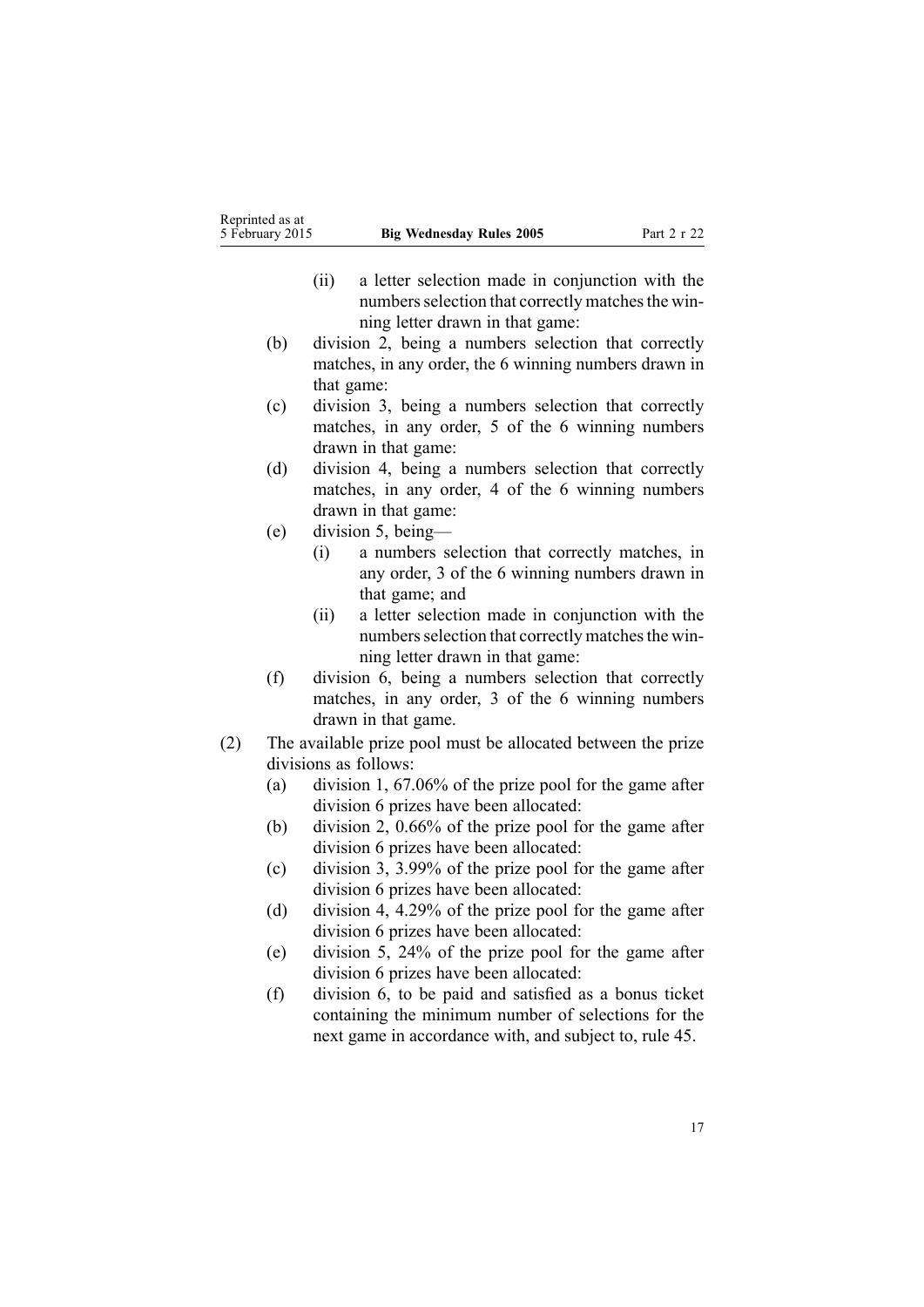- <span id="page-17-0"></span>(3) In all prize divisions, excep<sup>t</sup> division 6, the allocation of the available prize pool between prize divisions is not subject to rounding off.
- (4) For the purposes of subclause  $(2)(a)$ ,—
	- (a) the division 1 prize pool may comprise <sup>a</sup> combination of prize money and non-cash prizes in the proportion that the Commission thinks fit; and
	- (b) if paragraph (a) applies, the sum of those prizes must be treated as 1 prize for the purposes of [rule](#page-20-0) 31.

Rule  $22(1)(e)$ : substituted, on 8 September 2011, by rule  $5(1)$  of the Big Wednesday Amendment Rules 2011 (SR 2011/258).

Rule 22(1)(f): added, on 8 September 2011, by rule [5\(1\)](http://www.legislation.govt.nz/pdflink.aspx?id=DLM3848530) of the Big Wednesday Amendment Rules 2011 (SR 2011/258).

Rule 22(2): substituted, on 8 September 2011, by rule [5\(2\)](http://www.legislation.govt.nz/pdflink.aspx?id=DLM3848530) of the Big Wednesday Amendment Rules 2011 (SR 2011/258).

Rule 22(3): amended, on 8 September 2011, by rule [5\(3\)](http://www.legislation.govt.nz/pdflink.aspx?id=DLM3848530) of the Big Wednesday Amendment Rules 2011 (SR 2011/258).

#### *Jackpots for division 1 and division 2*

#### **23 General provisions relating to jackpots**

- (1) For the purposes of [rules](#page-18-0) 24 and [25](#page-18-0), the Commission—
	- (a) must determine for each of division 1 and division 2—
		- (i) the maximum amount of the allocation of the prize pool (the **threshold amount**); and
		- (ii) the maximum number of consecutive games for which <sup>a</sup> jackpot may occur (the **maximum number of games**):
	- (b) may nominate <sup>a</sup> specified Big Wednesday date for the division 1 prize pool or the division 2 prize pool (or both).
- (2) The Commission may revoke a determination made under subclause (1)(a) and make another determination under that subclause that takes effect after the division 1 or division 2 prize pool (or both) has been won or allocated under the determination being revoked.
- (3) The Commission must, as soon as reasonably practicable after making <sup>a</sup> determination or <sup>a</sup> nomination under subclause (1), give public notice of the determination or nomination in the manner that the Commission thinks fit.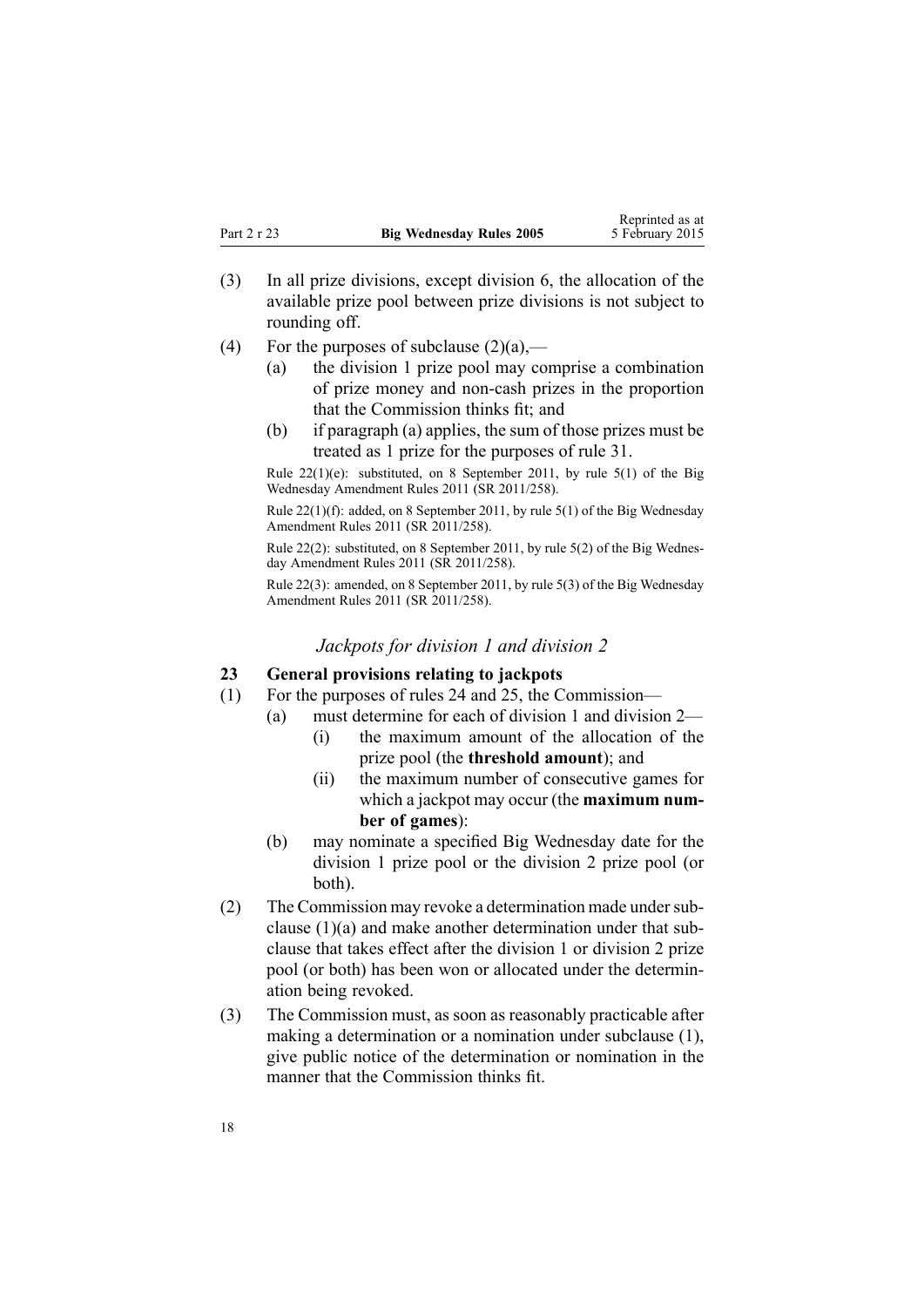<span id="page-18-0"></span>Rule 23(1)(a): substituted, on 3 October 2010, by [rule](http://www.legislation.govt.nz/pdflink.aspx?id=DLM3166114) 5 of the Big Wednesday Amendment Rules 2010 (SR 2010/274).

### **24 Jackpots for division 1 prize pool**

- (1) This rule applies if, as <sup>a</sup> result of any drawing, there is no division 1 winning selection for <sup>a</sup> game.
- (2) The portion of the available prize pool for the game that was allocated to division 1 in that drawing must be added, subject to the restriction in subclause (3), to the division 1 allocation in the next game (**jackpot**).
- (3) A jackpot may not occur—
	- (a) if, as at the conclusion of the drawing referred to in subclause (1), the jackpot would result in the total of the division 1 allocation in the next game exceeding the threshold amount for division 1; or
	- (b) for more than the maximum number of games for division 1.
- (4) If <sup>a</sup> jackpot may not occur because of subclause (3), the division 1 allocation must be added to the prize pool allocation for the next lowest prize division with 1 or more winning selections.

Rule 24: substituted, on 3 October 2010, by [rule](http://www.legislation.govt.nz/pdflink.aspx?id=DLM3166115) 6 of the Big Wednesday Amendment Rules 2010 (SR 2010/274).

## **25 Jackpots for division 2 prize pool**

- (1) This rule applies if, as <sup>a</sup> result of any drawing, there is no division 2 winning selection for <sup>a</sup> game.
- (2) The portion of the available prize pool for the game that was allocated to division 2 in that drawing must be added, subject to the restriction in subclause (3), to the division 2 allocation in the next game (**jackpot**).
- (3) A jackpot may not occur—
	- (a) if, as at the conclusion of the drawing referred to in subclause (1), the jackpot would result in the total of the division 2 allocation in the next game exceeding the threshold amount for division 2; or
	- (b) for more than the maximum number of games for division 2.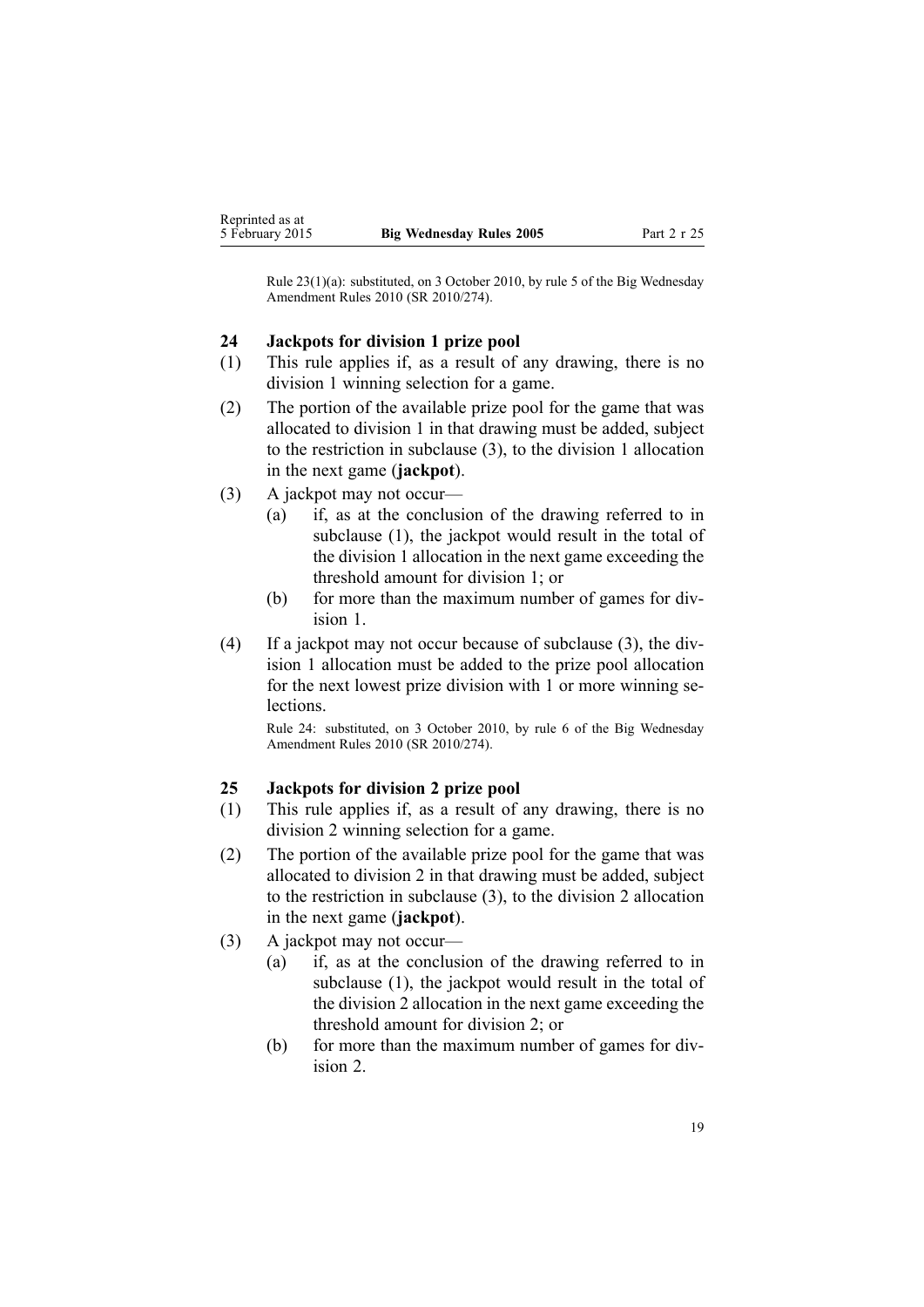<span id="page-19-0"></span>(4) If <sup>a</sup> jackpot may not occur because of subclause (3), the division 2 allocation must be added to the prize pool allocation for the next lowest prize division with 1 or more winning selections.

Rule 25: substituted, on 3 October 2010, by [rule](http://www.legislation.govt.nz/pdflink.aspx?id=DLM3166117) 7 of the Big Wednesday Amendment Rules 2010 (SR 2010/274).

## **26 Reallocation of prize pool if no winning selection on specified Big Wednesday date**

- (1) This rule applies if there is no division 1 winning selection or division 2 winning selection (or both) in <sup>a</sup> game on <sup>a</sup> specified Big Wednesday date.
- (2) The prize pool allocation for division 1 or division 2 (or both) for that game (including any additions under rule [24\(1\)](#page-18-0) or [rule](#page-18-0) [25\(1\)\)](#page-18-0) must be added to the prize pool allocation for the next lowest prize division with 1 or more winning selections.

## *Prize allocation: Division 1*

## **27 One winning selection in division 1**

If, in any game, there is 1 winning selection in division 1, the player with the winning selection is entitled to receive—

- (a) the prize money (if any) allocated to that division; and
- (b) the non-cash prizes (if any), or the cash value of those prizes, allocated to that division.

## **28 Two or more winning selections in division 1**

If, in any game, there are 2 or more winning selections in division 1, each player with <sup>a</sup> winning selection is entitled to receive—

- (a) an equal share of the prize money (if any) allocated to that division; and
- (b) an equal share of the cash value of each of the non-cash prizes (if any) allocated to that division.

## *Prize allocation: Other divisions*

## **29 More than 1 winning selection in other prize divisions**

(1) If, in any game, there is more than 1 winning selection in any prize division (except division 6), the prize pool allocated to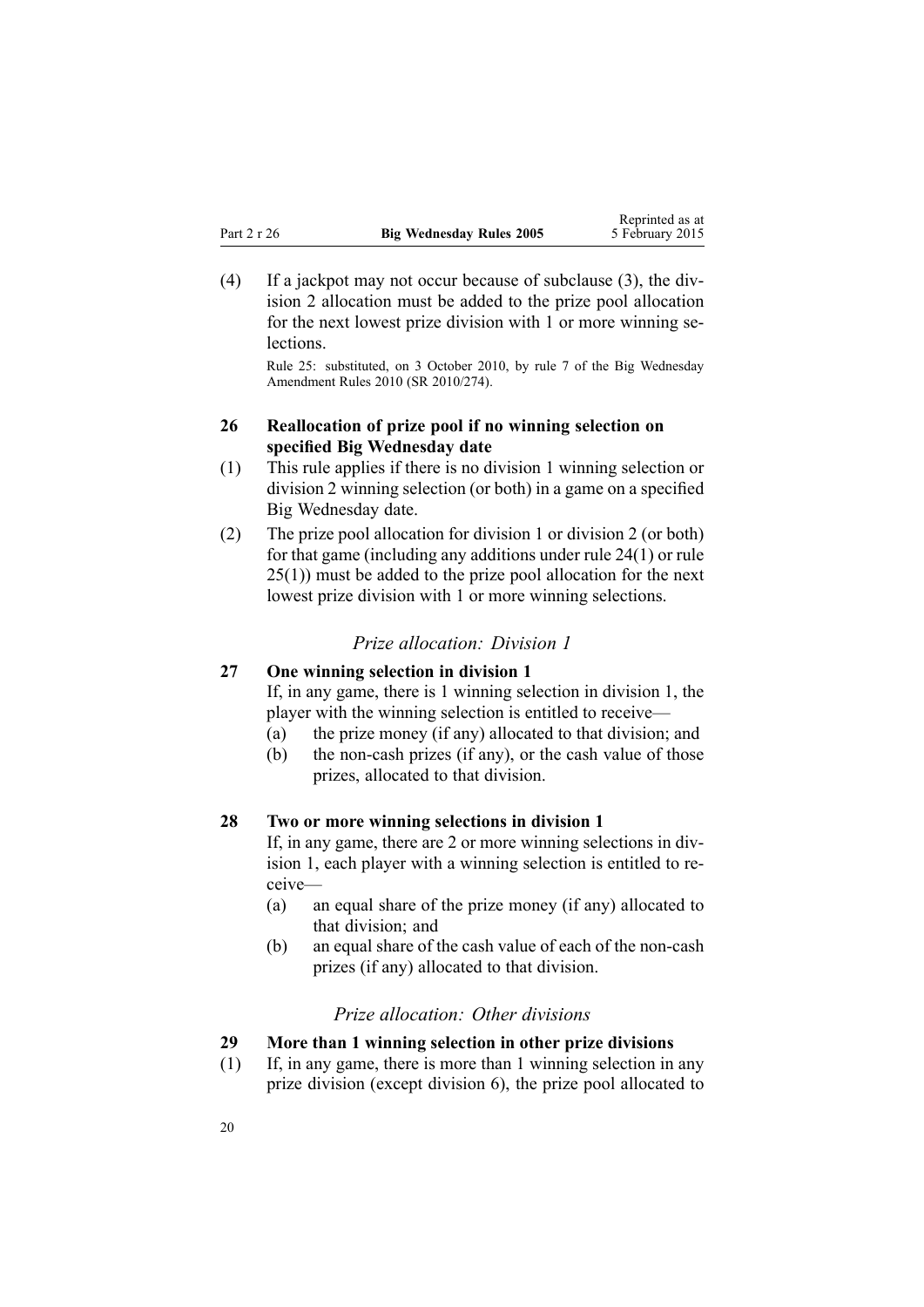<span id="page-20-0"></span>that division must be shared equally between each player or other claimant with <sup>a</sup> winning selection in the division.

- (2) On sharing the prize allocation for any prize division, the amounts distributed to each player or other claimant with <sup>a</sup> winning selection must be rounded as follows:
	- (a) prize amounts that are 50 cents or more above an amount in dollars must be rounded up to the nearest dollar; and
	- (b) prize amounts that are less than 50 cents above an amount in dollars must be rounded down to the nearest dollar.
- (3) Any money left over after the rounding process has been carried out must be paid into the prize reserve fund. Rule 29(1): amended, on 8 September 2011, by [rule](http://www.legislation.govt.nz/pdflink.aspx?id=DLM3855300) 6 of the Big Wednesday Amendment Rules 2011 (SR 2011/258).

## **30 Reallocation of prize pool if no winning selection in divisions below division 2**

- (1) If, in any drawing, there is no winning selection in any division below division 2, then that portion of the prize pool allocated to that prize division must be added to the prize pool allocated to the next lowest prize division in the game with <sup>a</sup> winning selection.
- (2) If there is no lower prize division with <sup>a</sup> winning selection, the portion of the prize pool concerned must be added to the total available prize pool for the next game.
- **31 No more than 1 prize for each winning selection** Each winning selection is eligible for 1 prize only.

## *General provisions*

## **32 Prize reserve fund**

- (1) The Commission must pay into the prize reserve fund—
	- (a) the amounts that the Commission—
		- (i) may set aside for paymen<sup>t</sup> into the fund under rule [21\(2\)](#page-15-0); or
		- (ii) must pay into the fund under rule [29\(3\)](#page-19-0); and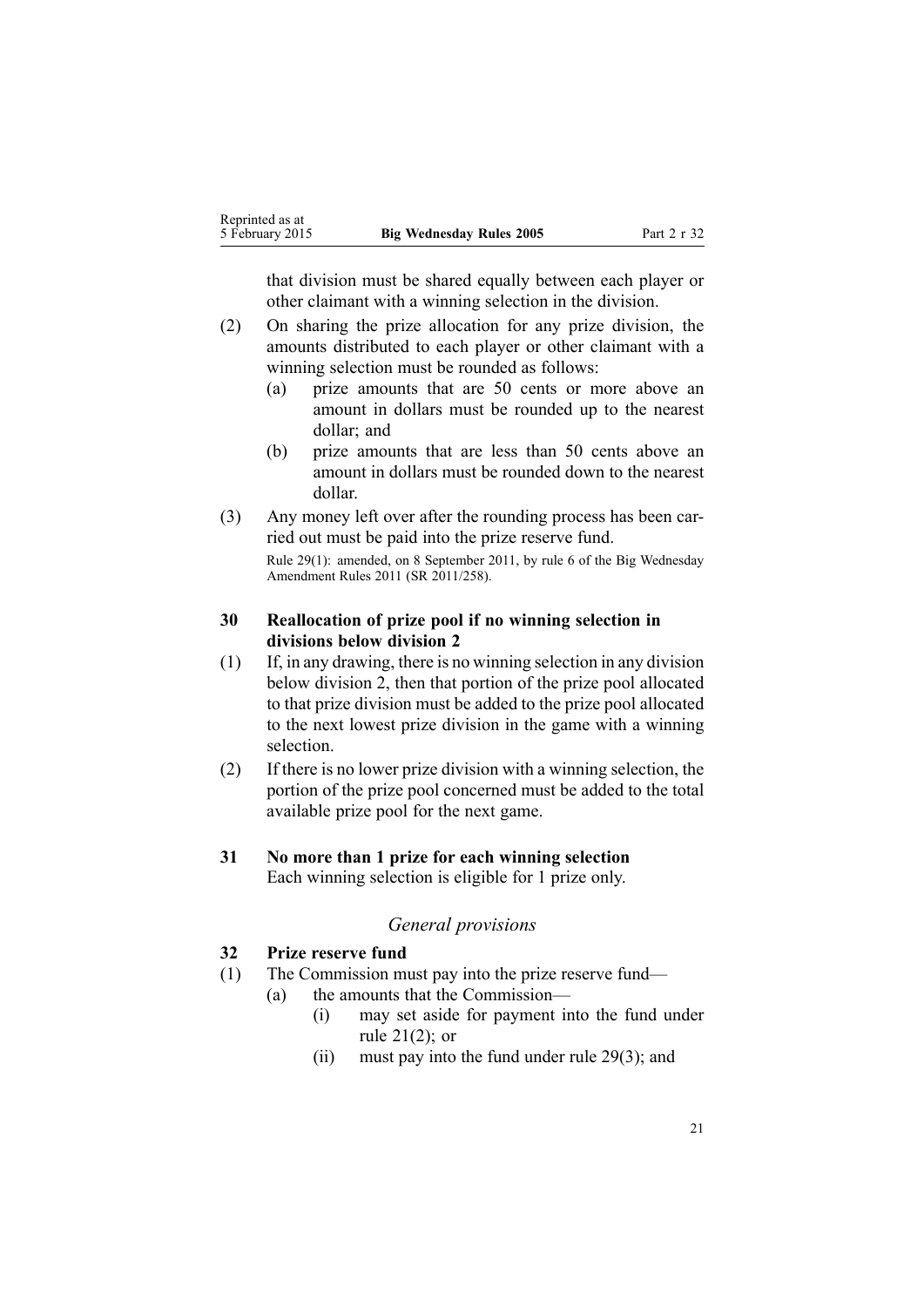- <span id="page-21-0"></span>(b) the prize money or the cash value of any non-cash prizes or bonus tickets in respec<sup>t</sup> of tickets that do not comply with the requirements in [rule](#page-24-0) 38, and any provision of [subpart](http://www.legislation.govt.nz/pdflink.aspx?id=DLM209728) 2 of Part 3 of the Act; and
- (c) the prize money or the cash value of any non-cash prizes or bonus tickets unclaimed after 12 months from the date of drawing.
- (2) The Commission may, either before or after <sup>a</sup> drawing, allocate from the prize reserve fund any sum of money that it sees fit—
	- (a) to the total available prize pool for any game; or
	- (b) to <sup>a</sup> particular prize allocation for <sup>a</sup> prize division or divisions of any game (except division 6); or
	- (c) to any extraordinary prize determined in accordance with rule 34.

Rule 32(2)(b): amended, on 8 September 2011, by [rule](http://www.legislation.govt.nz/pdflink.aspx?id=DLM3848531) 7 of the Big Wednesday Amendment Rules 2011 (SR 2011/258).

## **33 Results**

- (1) The results of each drawing must be available from retailers in their sales premises as soon as practicable after each drawing and may also be published in any other manner that the Commission may determine.
- (2) The information available must include—
	- (a) the number of the game; and
	- (b) the winning numbers and the winning letter; and
	- (c) the total prize pool for the game; and
	- (d) the amount payable for each winning selection in each prize division for each game; and
	- (e) any other information as the Commission may determine.
- (3) The Commission must maintain <sup>a</sup> record of the results of <sup>a</sup> drawing for at least 12 months after the drawing.
- (4) The Commission may publish the name of any division 1 or division 2 prize winner who, on the prize claim form, authorises the publication of his or her name as <sup>a</sup> prize winner.

#### **34 Extraordinary prizes**

(1) The Commission may—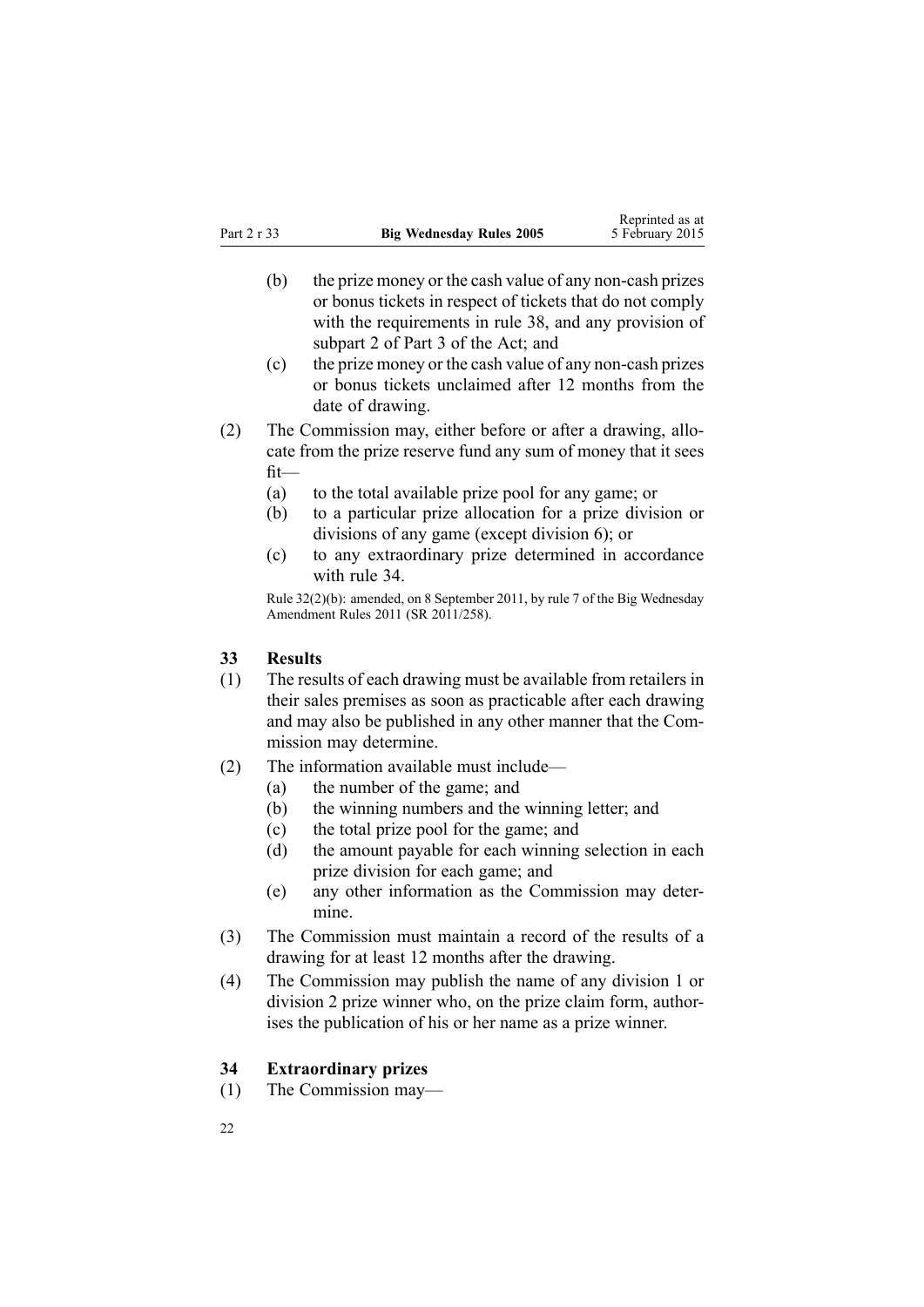<span id="page-22-0"></span>

| Reprinted as at |                                 |             |
|-----------------|---------------------------------|-------------|
| 5 February 2015 | <b>Big Wednesday Rules 2005</b> | Part 3 r 35 |

- (a) determine to conduct <sup>a</sup> draw for extraordinary prizes in <sup>a</sup> game; and
- (b) determine—
	- (i) the value of the extraordinary prizes to be distributed in accordance with the draw; and
	- (ii) the class of player, or classes of players, that may enter the draw; and
- (c) conduct the draw.
- (2) In subclause (1), **draw** means <sup>a</sup> draw that—
	- (a) may be entered by members of—
		- (i) <sup>a</sup> particular class of player; or
		- (ii) particular classes of players; or
		- (iii) all classes of players; and
	- (b) determines the players entitled to extraordinary prizes—
		- (i) by lot; or
		- (ii) on <sup>a</sup> random basis; or
		- (iii) wholly by chance.
- (3) Any sum or sums of money for extraordinary prizes must be allocated from the prize reserve fund.
- (4) This rule is not affected by [rule](#page-20-0) 31.

## **Part 3**

## **Payment of prizes and ticket validation requirements**

## **35 Payment of prizes**

- (1) Prizes payable to players are payable in prize money, as noncash prizes, or as bonus tickets.
- (2) A prize that is won through <sup>a</sup> ticket issued in printed form by <sup>a</sup> terminal and is payable to <sup>a</sup> player in accordance with these rules may be claimed from and including the day following the drawing as <sup>a</sup> result of which the prize has been won.
- (3) That prize is available for paymen<sup>t</sup> only when the terminal and the Commission's online gaming computer system are operating.

Rule 35(2): amended, on 28 March 2008, by rule [15\(1\)](http://www.legislation.govt.nz/pdflink.aspx?id=DLM1221032) of the Big Wednesday Amendment Rules 2008 (SR 2008/81).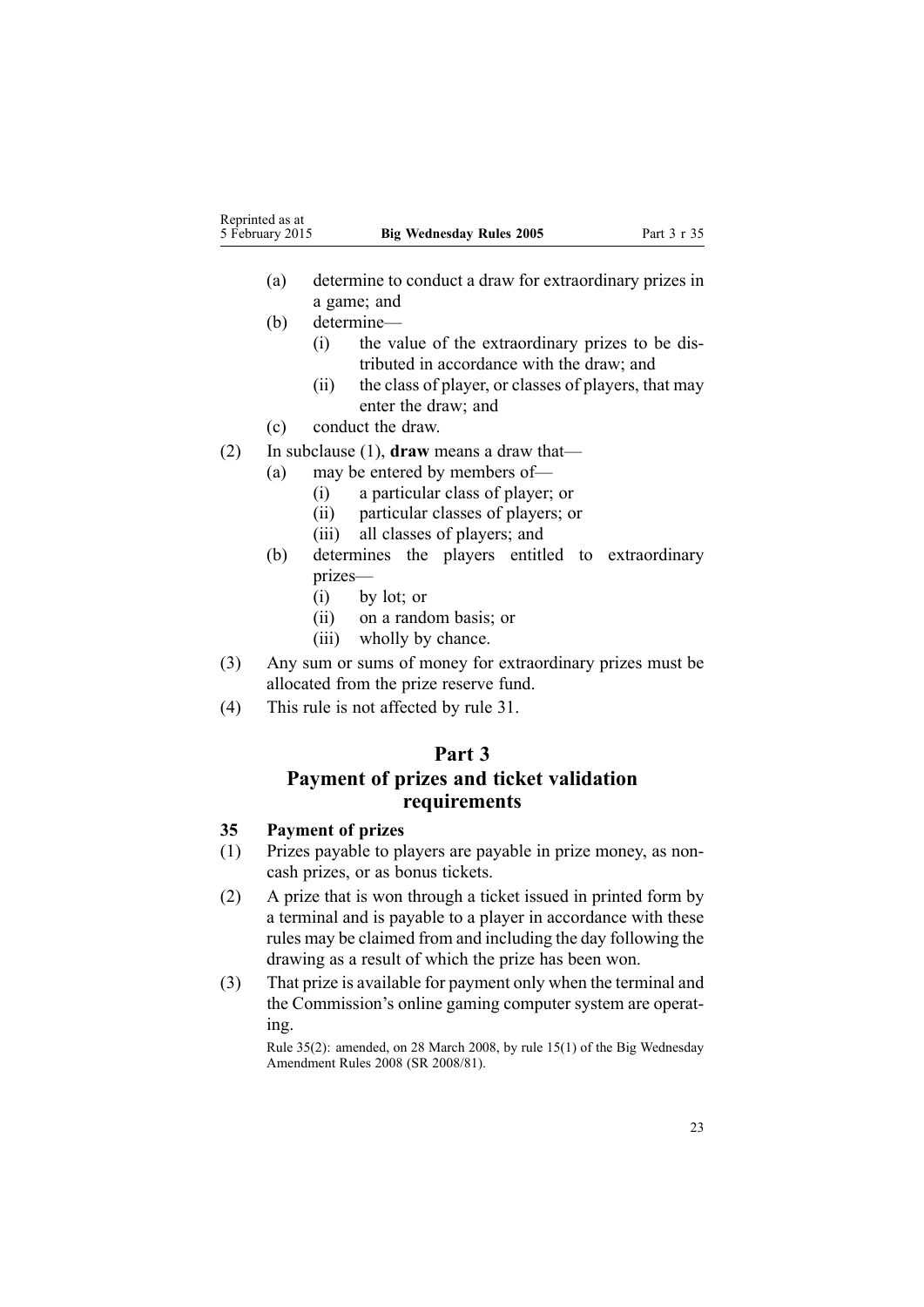<span id="page-23-0"></span>Rule 35(3): amended, on 28 March 2008, by rule [15\(2\)](http://www.legislation.govt.nz/pdflink.aspx?id=DLM1221032) of the Big Wednesday Amendment Rules 2008 (SR 2008/81).

#### **36 Determination of prize claims**

- (1) In all cases, the determination of prize entitlement is subject to the ticket validation requirements set out in [rule](#page-24-0) 38.
- (2) A ticket issued in printed form by <sup>a</sup> terminal must in all circumstances be regarded by the Commission and by retailers as being owned by the bearer (physical possessor) of the ticket who is determined in accordance with these rules.
- (3) The person named on <sup>a</sup> duly completed prize claim form must be treated as the bearer of the ticket issued in printed form by <sup>a</sup> terminal that accompanies the prize claim form.

Rule 36(2): amended, on 28 March 2008, by rule [16\(1\)](http://www.legislation.govt.nz/pdflink.aspx?id=DLM1221033) of the Big Wednesday Amendment Rules 2008 (SR 2008/81).

Rule 36(3): amended, on 28 March 2008, by rule [16\(2\)](http://www.legislation.govt.nz/pdflink.aspx?id=DLM1221033) of the Big Wednesday Amendment Rules 2008 (SR 2008/81).

## **37 Further provisions relating to determination of prize claims**

- (1) For the purposes of rule 36(3), if more than 1 person is named on <sup>a</sup> prize claim form, the person first named must be treated as the bearer of the accompanying ticket.
- (2) Even though <sup>a</sup> ticket bears the name or other identification of another person or <sup>a</sup> syndicate, retailers—
	- (a) must recognise only the bearer of the ticket as the owner; and
	- (b) excep<sup>t</sup> as ordered by <sup>a</sup> Court of competent jurisdiction, are not bound to take notice of any trust (express, implied, or constructive) to which any ticket or prize may be subject.
- (3) The surrender of <sup>a</sup> ticket to <sup>a</sup> retailer and the receipt by the bearer of the ticket of <sup>a</sup> prize payable in respec<sup>t</sup> of the ticket is <sup>a</sup> good and complete discharge of the Commission's obligations, despite any notice the Commission may have of the alleged right, title, interest, or claim of any other person or persons to the prize.
- (4) Neither the Commission nor any other retailer is responsible or liable as <sup>a</sup> result of the paymen<sup>t</sup> of <sup>a</sup> prize to the bearer of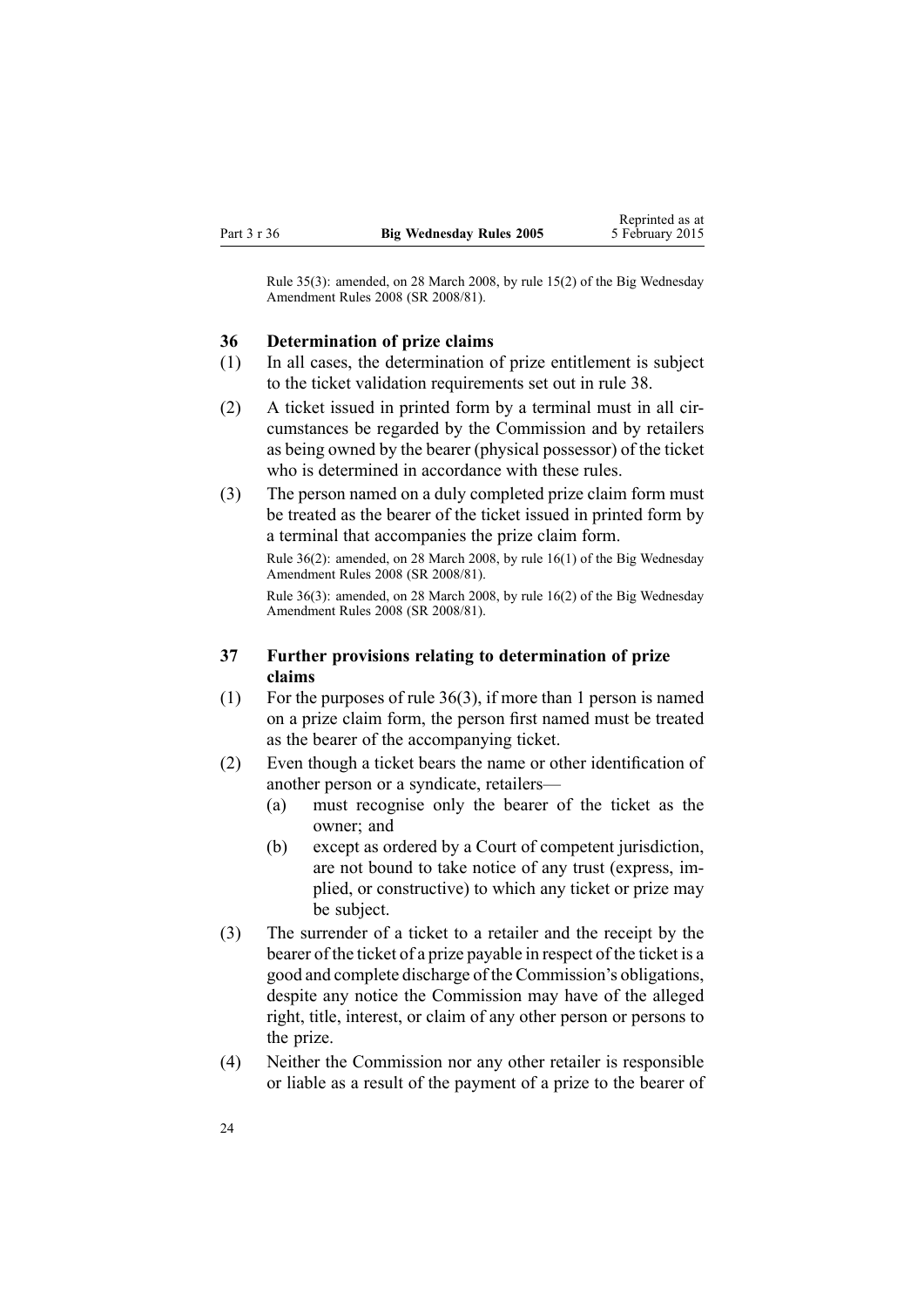<span id="page-24-0"></span>any lost or stolen ticket, whether or not advice of the loss or theft has been reported or notified to the Commission before paymen<sup>t</sup> of the prize.

## **38 Ticket validation requirements**

- (1) In addition to any other requirements in these rules, the requirements in subclause (2) or, as the case may be, subclause (3) apply before <sup>a</sup> ticket is regarded as <sup>a</sup> valid prize winning ticket.
- (2) For <sup>a</sup> ticket issued in printed form by <sup>a</sup> terminal,—
	- (a) the ticket must include 1 or more selections that are winning selections:
	- (b) the ticket must have been issued on behalf of the Commission by <sup>a</sup> retailer through <sup>a</sup> terminal in the authorised manner:
	- (c) the ticket must be intact and must not be mutilated, altered, unreadable, reconstituted, or tampered with in any manner:
	- (d) the information recorded on the ticket must correspond with the Commission's computer record of prize winning tickets:
	- (e) each number and letter on the ticket, whether <sup>a</sup> numbers selection or <sup>a</sup> letter selection, game number, or otherwise must be fully legible:
	- (f) the ticket must not be defectively printed or produced in error to an extent that it cannot be processed by the Commission or any other retailer:
	- (g) the ticket must not be false, counterfeit, or cancelled:
	- (h) the ticket must not appear on the Commission's computer record of cancelled tickets:
	- (i) all information appearing on the ticket must appear in the Commission's official computer record of winning tickets, and <sup>a</sup> prize must not have already been paid in relation to another ticket with identical data:
	- (j) the ticket must pass all additional confidential validation tests and security criteria established by the Commission:
	- (k) the ticket must not have been issued in return for <sup>a</sup> machine-completed coupon.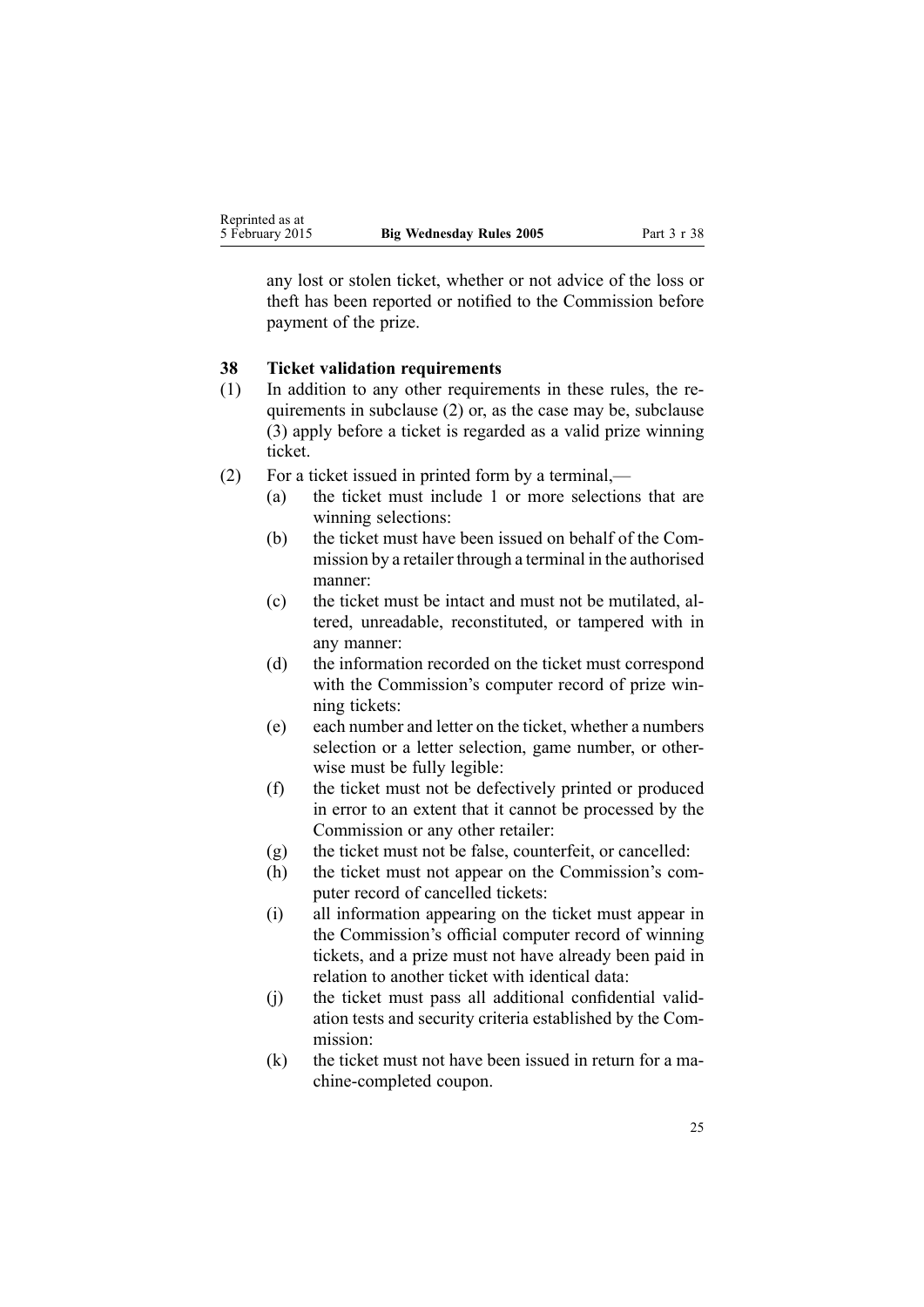- <span id="page-25-0"></span>(3) For <sup>a</sup> ticket purchased electronically,—
	- (a) the ticket must include 1 or more selections that are winning selections:
	- (b) the information recorded on the ticket must correspond with the Commission's computer record of prize winning tickets:
	- (c) the ticket must not be false or counterfeit:
	- (d) the ticket must not appear on the Commission's computer record of cancelled tickets:
	- (e) all information appearing on the ticket must appear in the Commission's official computer record of winning tickets, and <sup>a</sup> prize must not have already been paid in relation to another ticket with identical data:
	- (f) the ticket must pass all additional confidential validation tests and security criteria established by the Commission.

Rule 38: substituted, on 28 March 2008, by [rule](http://www.legislation.govt.nz/pdflink.aspx?id=DLM1221034) 17 of the Big Wednesday Amendment Rules 2008 (SR 2008/81).

## **39 Certain syndicate tickets invalid**

- (1) A ticket purchased by or on behalf of <sup>a</sup> commercial syndicate is void and ineligible for <sup>a</sup> prize.
- (2) Tickets purchased by or on behalf of <sup>a</sup> commercial syndicate may not be cancelled.
- (3) The Commission must not replace <sup>a</sup> ticket that is invalid under this rule.
- (4) A person does not obtain <sup>a</sup> financial gain by receiving any paymen<sup>t</sup> that represents the person's proportional share (based on the amount the person paid towards the tickets purchased by or on behalf of the syndicate) of any prize.

#### **40 Consequences of ticket being invalid**

- (1) If <sup>a</sup> ticket fails to pass all the ticket validation requirements set out in [rule](#page-24-0) 38, the ticket is void and ineligible for <sup>a</sup> prize.
- (2) The Commission may replace an invalid ticket with <sup>a</sup> ticket of equivalent sales price for any subsequent game.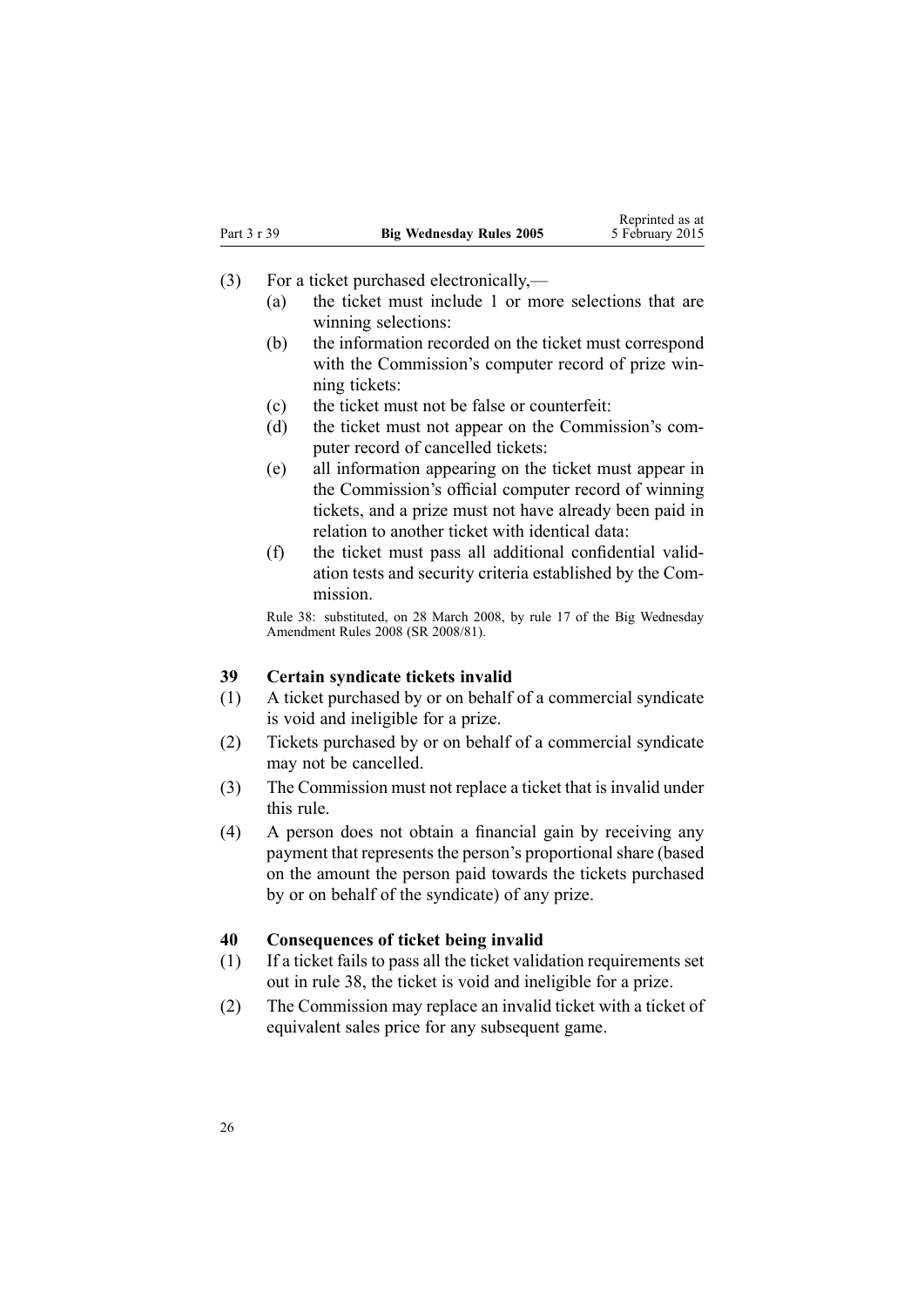## **Part 4 Claiming prizes**

## <span id="page-26-0"></span>**40A Prizes won through tickets purchased electronically**

- (1) Despite anything in this Part, the following provisions apply to all prizes won through tickets purchased electronically:
	- (a) prizes cannot be claimed from <sup>a</sup> retailer:
	- (b) monetary prizes will be credited to the purchaser:
	- (c) the purchaser must comply with the Commission's terms and conditions for prizes:
	- (d) non-monetary prizes will be delivered to the purchaser's nominated address.
- (2) [Rule](#page-27-0) 43 does not apply to prizes won through tickets purchased electronically, but the rest of the rulesin this Part apply to those prizes.

Rule 40A: inserted, on 28 March 2008, by [rule](http://www.legislation.govt.nz/pdflink.aspx?id=DLM1221036) 18 of the Big Wednesday Amendment Rules 2008 (SR 2008/81).

## **41 Time limits on claims**

- (1) All prizes must be claimed within 12 months from the date on which the winning numbers and winning letter were drawn.
- (2) Any prize not claimed within 12 months in the manner set out in these rules is forfeited, and the unclaimed prize money or the cash value of any unclaimed non-cash prize or bonus ticket must be paid into the prize reserve fund.

## **42 Prizes of \$1,000 or less**

- (1) If the prize (whether prize money, non-cash prizes, or bonus tickets or <sup>a</sup> combination) that may be claimed for any one ticket has <sup>a</sup> value of \$1,000 or less, <sup>a</sup> claimant may either present the ticket to any retailer or submit <sup>a</sup> claim to the Commission for payment.
- (2) Retailers are authorised to pay any cash prize for up to 12 months from the date on which the winning numbers and winning letter were drawn.
- (3) Retailers must pay the bearer of <sup>a</sup> ticket winning \$1,000 or less presented within that 12-month period if all the ticket validation requirements and other requirements set out in these rules have been satisfied.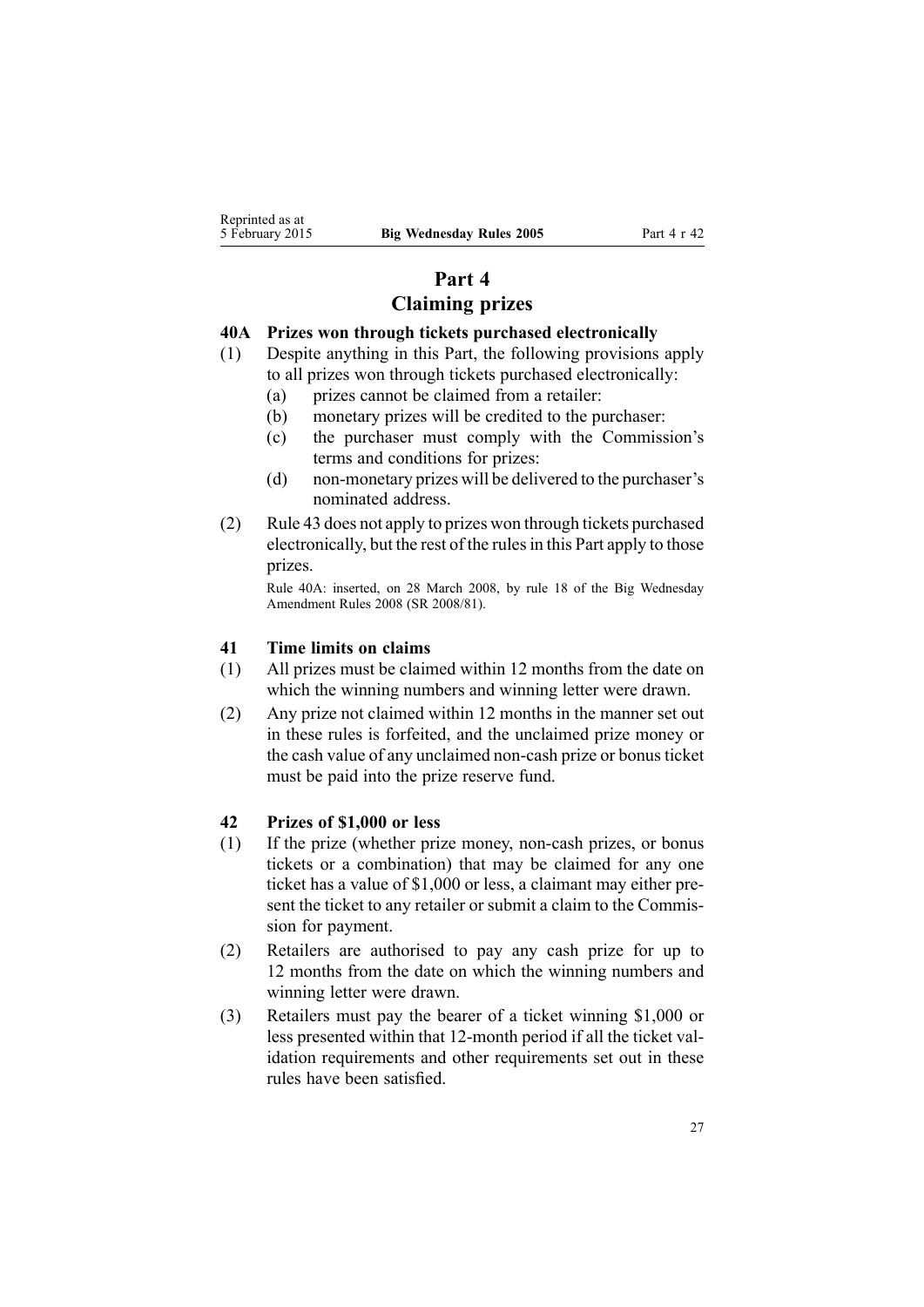<span id="page-27-0"></span> $(4)$  If the retailer is for any reason unable to validate the claimant's ticket, or is not authorised to pay the cash prize, or the claimant decides to submit the claim direct to the Commission, the claimant must make the claim direct to the Commission in the manner and on the basis set out in rule 43.

#### **43 Prizes of more than \$1,000**

- (1) If the prize (whether prize money, non-cash prizes, or bonus tickets or <sup>a</sup> combination) that may be claimed on any one ticket is more than \$1,000, <sup>a</sup> claimant may make <sup>a</sup> claim for paymen<sup>t</sup> either direct to the Commission or through another retailer.
- (2) The paymen<sup>t</sup> of the prize may be made only by the Commission.
- (3) Claims for prizes submitted direct to the Commission may be either—
	- (a) sent by mail to the Commission; or
	- (b) made in person at the office of the Commission.
- (4) The procedure for prize claims made through <sup>a</sup> retailer (other than the Commission) is as follows:
	- (a) the claimant must complete the back of the ticket and presen<sup>t</sup> it to the retailer who must—
		- (i) process the ticket through the terminal to register the claim; and
		- (ii) then provide the claimant with <sup>a</sup> prize claim form:
	- (b) the claimant must immediately complete the prize claim form and return it to the retailer:
	- (c) the retailer must endorse the prize claim form and return to the claimant 1 copy of the endorsed form as <sup>a</sup> receipt for the surrender of the ticket:
	- (d) the prize claim form with the accompanying ticket must then be forwarded by the retailer to the Commission for validation.
- (5) If <sup>a</sup> claim for <sup>a</sup> prize is submitted to the Commission without <sup>a</sup> duly completed prize claim form, the Commission, before paying any prize, may require the person making the claim to complete <sup>a</sup> prize claim form.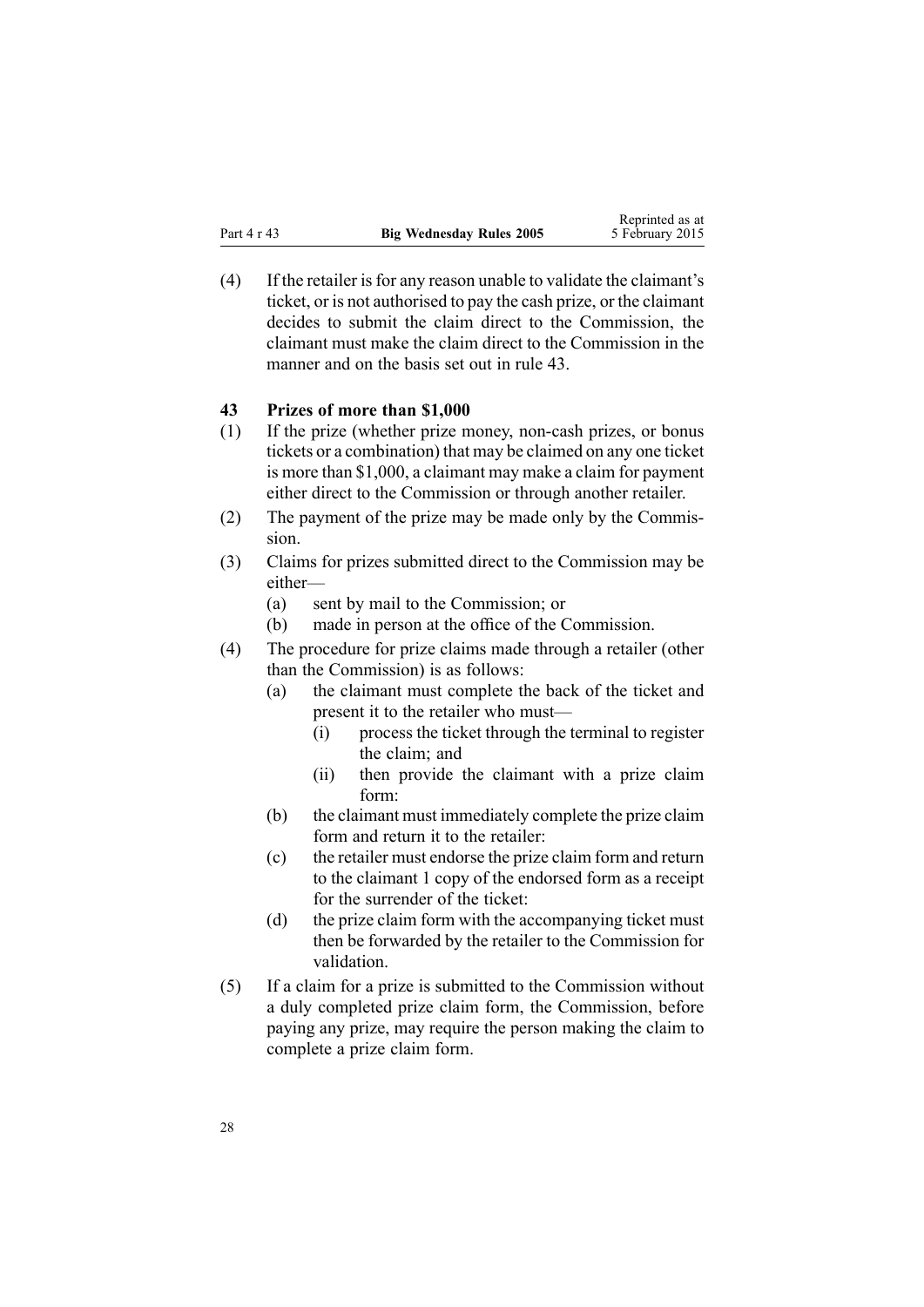## <span id="page-28-0"></span>**44 Payment of prizes of more than \$1,000**

- (1) The Commission must pay <sup>a</sup> claimant under [rule](#page-27-0) 43 in the manner set out in subclause (2) of this rule if all the ticket validation requirements set out in these rules have been satisfied.
- (2) The Commission must pay—
	- (a) prize money by means of <sup>a</sup> cheque payable to the order of the claimant or <sup>a</sup> direct credit to the claimant, for the amount of the prize due; and
	- (b) <sup>a</sup> non-cash prize in the manner determined by the Commission.
- (3) For the purposes of subclause  $(2)(a)$ ,—
	- (a) paymen<sup>t</sup> by cheque must be either posted to the claimant or, for <sup>a</sup> claim made in person, handed to the claimant:
	- (b) paymen<sup>t</sup> by direct credit must be made by transferring the prize money to the bank account nominated by the claimant.
- (4) A cheque posted to the claimant's address as specified on the prize claim form must be treated as having been received by the claimant on the third day after the cheque is posted.
- (5) The Commission must pay <sup>a</sup> claimant under this rule only if all the ticket validation requirements set out in [rule](#page-24-0) 38 have been met.
- (6) If <sup>a</sup> ticket is not validated by the Commission, the claim must be refused and the claimant notified promptly of the refusal.

## *Division 6 bonus ticket*

Heading: amended, on 8 September 2011, pursuan<sup>t</sup> to [rule](http://www.legislation.govt.nz/pdflink.aspx?id=DLM3848532) 8 of the Big Wednesday Amendment Rules 2011 (SR 2011/258).

## **45 Division 6 bonus ticket**

(1) If the ticket validation requirements and the other requirements of these rules are satisfied in respec<sup>t</sup> of <sup>a</sup> division 6 prize, that prize must not be paid and satisfied monetarily, but must instead be paid and satisfied by the issue, to the bearer of the ticket or, in the case of <sup>a</sup> ticket purchased electronically, to the purchaser of the ticket, of a bonus ticket with a minimum num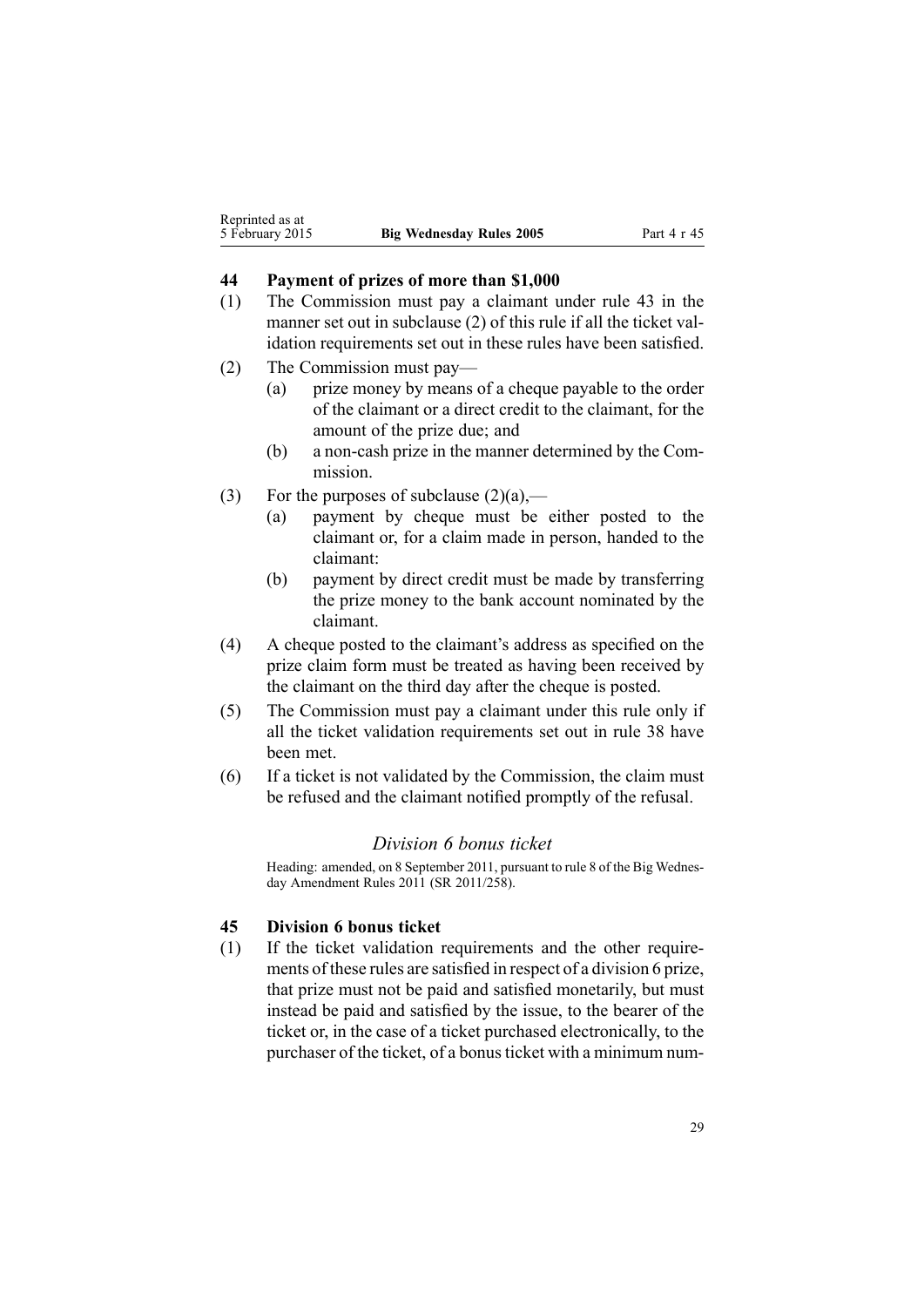ber of selections for the game to be drawn next following the date of issue of the bonus ticket.

- (2) The bonus ticket selections must be chosen randomly by the Commission's computer system.
- (3) If, when the bearer of <sup>a</sup> ticket claims <sup>a</sup> division 6 prize or when the bearer of <sup>a</sup> bonus ticket presents that ticket for validation, there is no game on sale (or, in the case of <sup>a</sup> ticket purchased electronically, the purchaser is eligible for <sup>a</sup> division 6 prize and there is no game on sale), then,—
	- (a) instead of the prize being <sup>a</sup> bonus selection, the prize is the monetary value of the ticket; and
	- (b) the bonus ticket may be redeemed for its monetary value (which, in the case of <sup>a</sup> ticket purchased electronically, will be credited to the purchaser).
- (4) The monetary value for each winning division 6 selection is the cost of the minimum number of selections for the next game.
- (5) A ticket issued in printed form by <sup>a</sup> terminal to <sup>a</sup> player in accordance with subclause (1) may not be cancelled.

Rule 45 heading: amended, on 8 September 2011, by rule [8\(1\)](http://www.legislation.govt.nz/pdflink.aspx?id=DLM3848532) of the Big Wednesday Amendment Rules 2011 (SR 2011/258).

Rule 45(1): amended, on 8 September 2011, by rule [8\(2\)](http://www.legislation.govt.nz/pdflink.aspx?id=DLM3848532) of the Big Wednesday Amendment Rules 2011 (SR 2011/258).

Rule 45(1): amended, on 28 March 2008, by rule [19\(1\)\(a\)](http://www.legislation.govt.nz/pdflink.aspx?id=DLM1221038) of the Big Wednesday Amendment Rules 2008 (SR 2008/81).

Rule 45(1): amended, on 28 March 2008, by rule [19\(1\)\(b\)](http://www.legislation.govt.nz/pdflink.aspx?id=DLM1221038) of the Big Wednesday Amendment Rules 2008 (SR 2008/81).

Rule 45(3): amended, on 8 September 2011, by rule [8\(3\)](http://www.legislation.govt.nz/pdflink.aspx?id=DLM3848532) of the Big Wednesday Amendment Rules 2011 (SR 2011/258).

Rule 45(3): amended, on 28 March 2008, by rule [19\(2\)](http://www.legislation.govt.nz/pdflink.aspx?id=DLM1221038) of the Big Wednesday Amendment Rules 2008 (SR 2008/81).

Rule 45(3)(a): amended, on 28 March 2008, by rule [19\(3\)](http://www.legislation.govt.nz/pdflink.aspx?id=DLM1221038) of the Big Wednesday Amendment Rules 2008 (SR 2008/81).

Rule 45(3)(b): amended, on 28 March 2008, by rule [19\(4\)](http://www.legislation.govt.nz/pdflink.aspx?id=DLM1221038) of the Big Wednesday Amendment Rules 2008 (SR 2008/81).

Rule 45(4): amended, on 8 September 2011, by rule [8\(4\)](http://www.legislation.govt.nz/pdflink.aspx?id=DLM3848532) of the Big Wednesday Amendment Rules 2011 (SR 2011/258).

Rule 45(4): amended, on 28 March 2008, by rule [19\(5\)](http://www.legislation.govt.nz/pdflink.aspx?id=DLM1221038) of the Big Wednesday Amendment Rules 2008 (SR 2008/81).

Rule 45(5): amended, on 28 March 2008, by rule [19\(6\)](http://www.legislation.govt.nz/pdflink.aspx?id=DLM1221038) of the Big Wednesday Amendment Rules 2008 (SR 2008/81).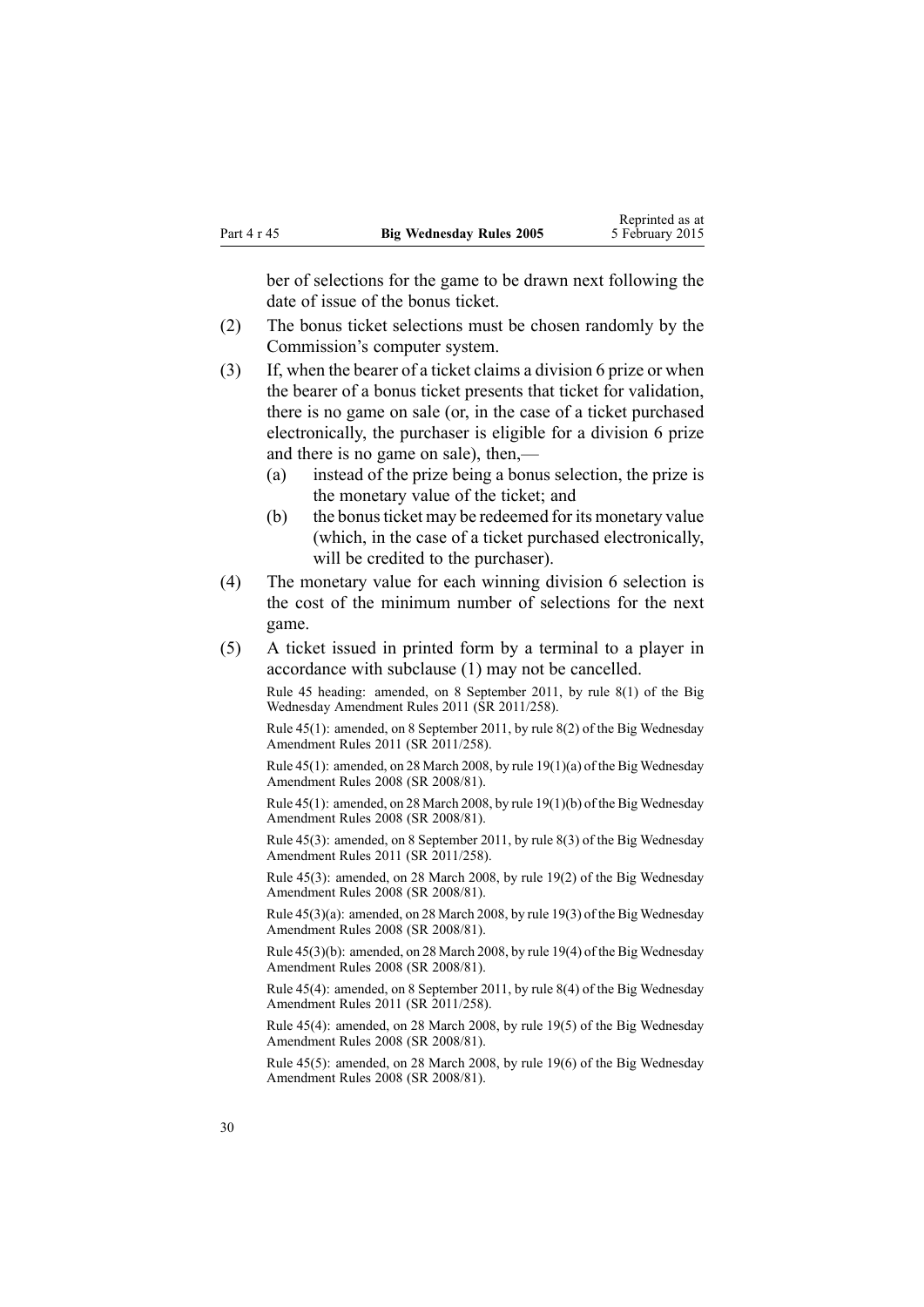# **Part 5 Withdrawal of Big Wednesday**

## <span id="page-30-0"></span>**46 Commission may withdraw Big Wednesday** The Commission may decide to withdraw Big Wednesday.

### **47 Public announcement of withdrawal**

If the Commission decides to withdraw Big Wednesday it must, as soon as is reasonably practicable, announce to the public (in the manner the Commission sees fit) the date on which Big Wednesday will be withdrawn.

#### **48 Effect on advance selections and multi-draw selections**

- (1) For <sup>a</sup> ticket issued in printed form by <sup>a</sup> terminal, if <sup>a</sup> player has made an advance selection or <sup>a</sup> multi-draw selection for <sup>a</sup> game of Big Wednesday that is withdrawn, the player may—
	- (a) retain the player'sticket in relation to the game or games that will be held before the withdrawal; or
	- (b) obtain <sup>a</sup> refund for the selections the player made in relation to the game or games for which <sup>a</sup> drawing will be held before the withdrawal.
- (2) For <sup>a</sup> ticket issued in printed form by <sup>a</sup> terminal, if, for any reason, <sup>a</sup> drawing for Big Wednesday to which an advance selection or <sup>a</sup> multi-draw selection relates is not held, the player, despite rule [18\(7\)](#page-14-0), is entitled,—
	- (a) within 12 months, to return for cancellation any ticket on which any multi-draw selections or advance selections are recorded; and
	- (b) on the cancellation of that ticket, to <sup>a</sup> refund equal to the cost of his or her selections for each game for which <sup>a</sup> drawing was not held.
- (3) If <sup>a</sup> ticket is not cancelled under subclause (2) within 12 months, the money paid to the Commission for the purchase of the ticket must be transferred into the prize reserve fund.
- (4) For <sup>a</sup> ticket purchased electronically, if, for any reason, <sup>a</sup> drawing for Big Wednesday to which <sup>a</sup> multi-draw selection relates is not held, the player is entitled to <sup>a</sup> refund equal to the cost of his or her selections for each game for which <sup>a</sup> drawing was not held.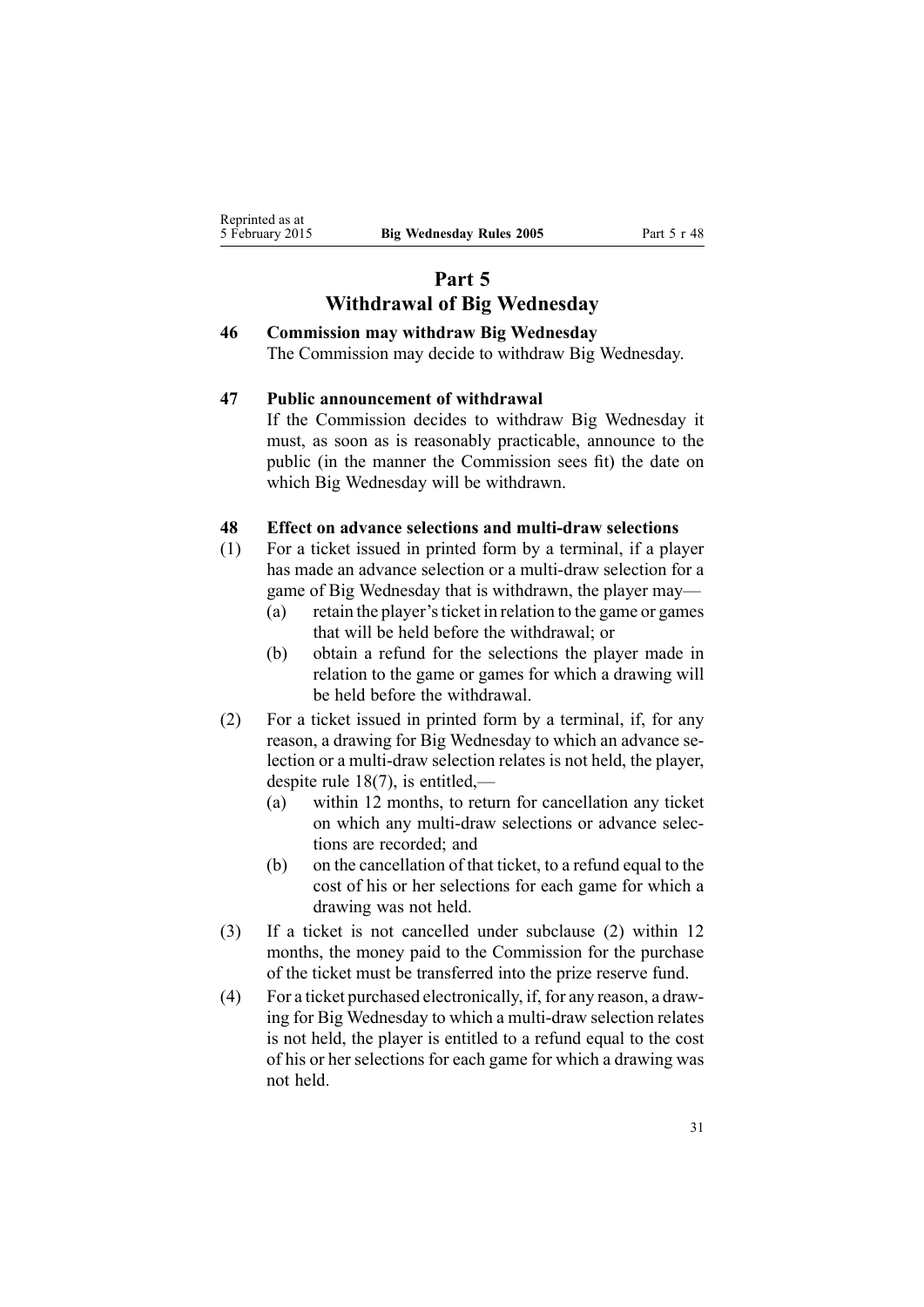<span id="page-31-0"></span>Rule 48: replaced, on 5 February 2015, by [rule](http://www.legislation.govt.nz/pdflink.aspx?id=DLM6322941) 8 of the Big Wednesday Amendment Rules 2014 (LI 2015/3).

#### **49 Payment into prize reserve fund**

Any prize, or the cash value of any non-cash prize, that is not won in the last game of Big Wednesday before its withdrawal must be paid into the prize reserve fund.

## **Part 6**

## **Miscellaneous provisions**

## **50 Limitation on Commission's liability**

Neither the Commission nor any other retailer is, in any circumstances, liable for any loss (direct or indirect) suffered by <sup>a</sup> player, bearer of <sup>a</sup> ticket, or any other person—

- (a) because of the failure of, or damage or destruction to, the Commission's computer system or records; or
- (b) because of delays, losses, errors, or omissions in or made by the postal or other delivery service or by the banking system; or
- (c) because of any other action or event that prevents or hinders the issue of <sup>a</sup> valid ticket; or
- (d) otherwise arising from participation in <sup>a</sup> game.

### **51 Decisions of Commission binding**

All decisions of the Commission on questions of fact concerning Big Wednesday (including decisions as to the validity of tickets, the identity of the bearer of any ticket, the determination of prize winners, and the amount and division of prize money) are final and binding on all players and any other person or persons concerned for any reason with these matters.

Dated at Auckland this 6th day of September 2005.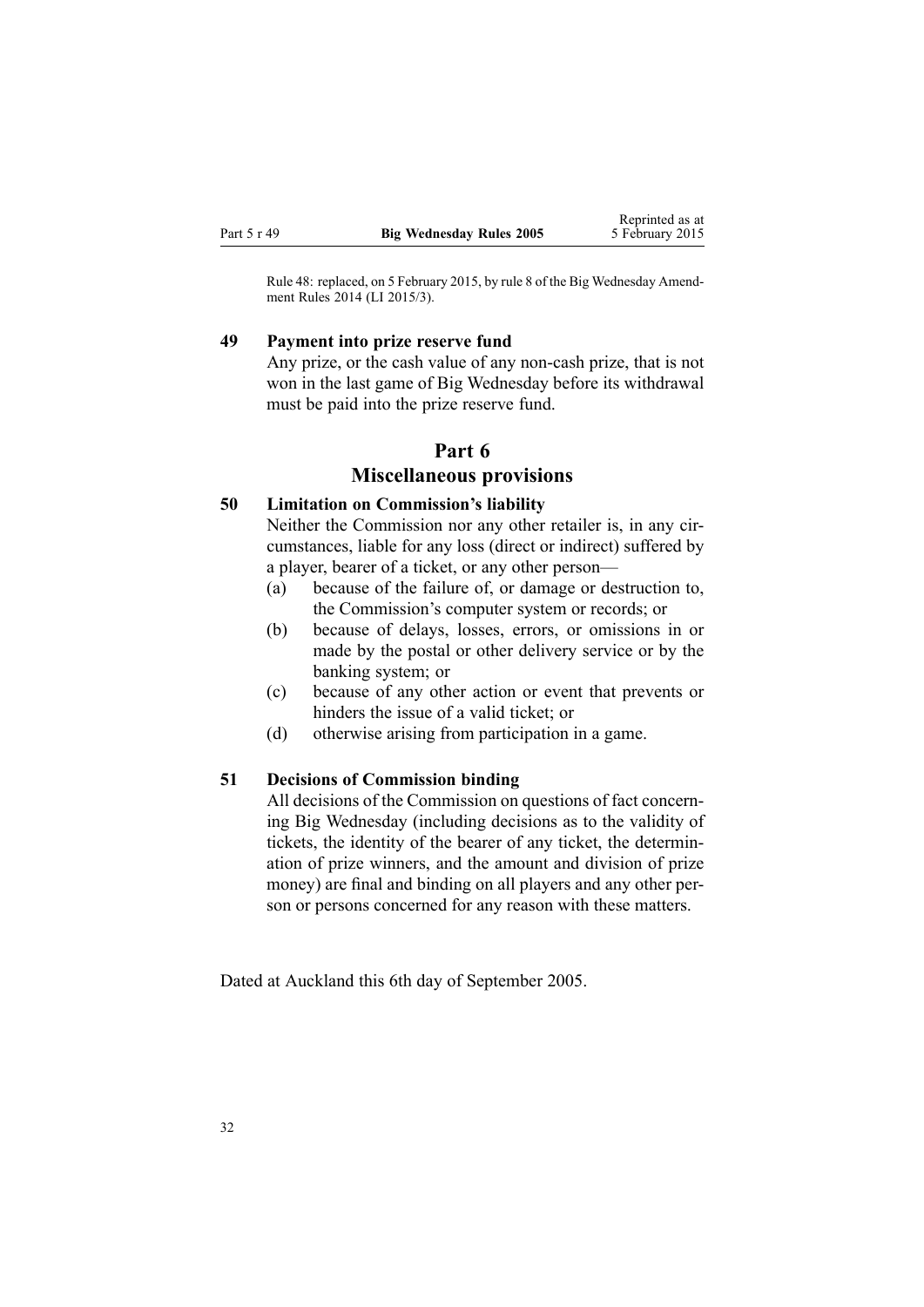The Common Seal of the New Zealand Lotteries Commission was, pursuan<sup>t</sup> to <sup>a</sup> resolution of the Commission, affixed in the presence of:

[Seal]

John Goulter, Presiding Member,

[Seal]

Trevor Hall, Chief Executive, New Zealand Lotteries Commission.

Dated at Auckland this 2nd day of September 2005.

G W Hawkins, Minister of Internal Affairs.

Issued under the authority of the [Legislation](http://www.legislation.govt.nz/pdflink.aspx?id=DLM2997643) Act 2012. Date of notification in *Gazette*: 29 September 2005.